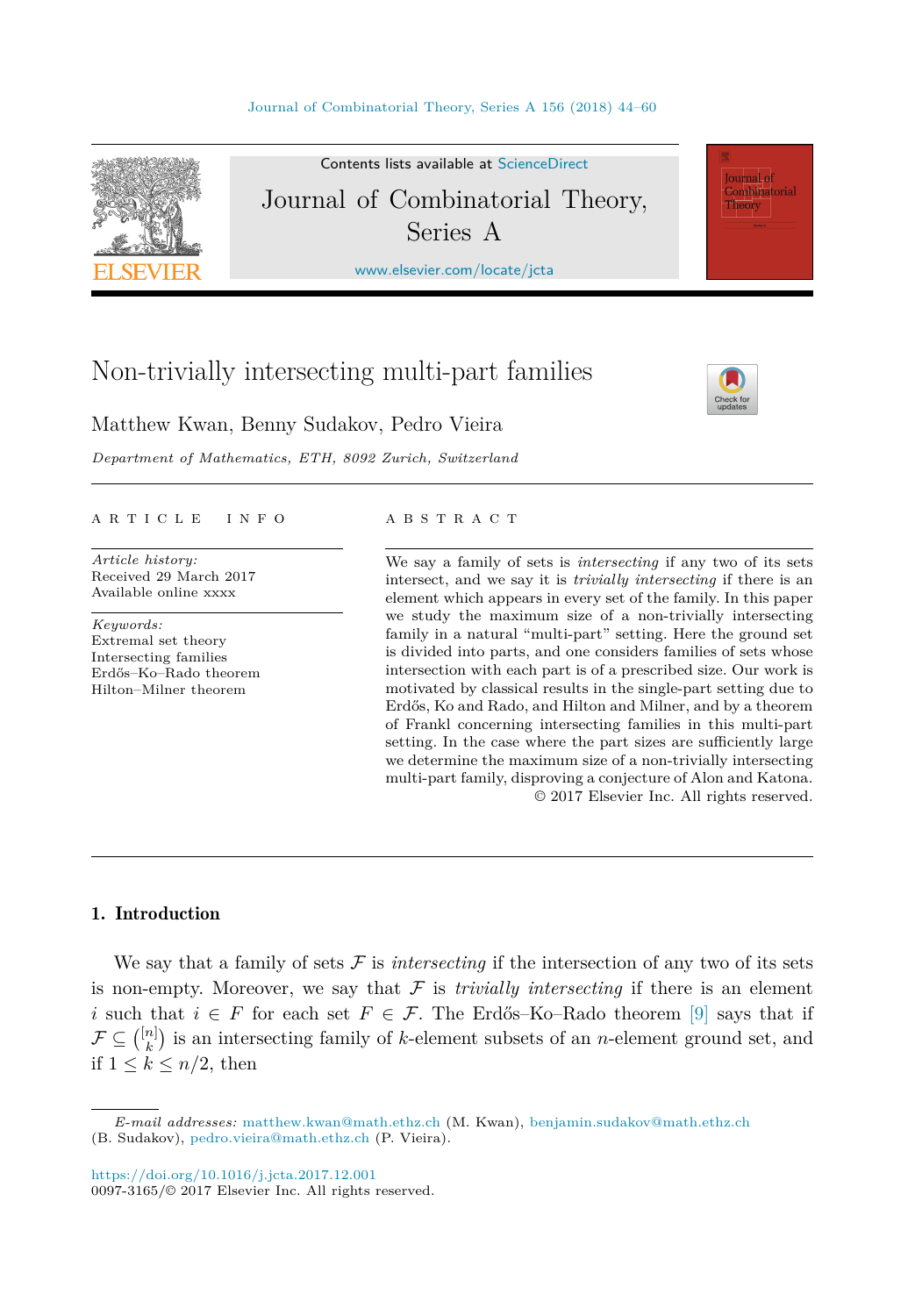$$
|\mathcal{F}| \leq {n-1 \choose k-1}.
$$

This bound is sharp: it is attained, for example, by the trivially intersecting family  $\mathcal{F}^{\text{EKR}}(n,k)$  consisting of all *k*-element subsets of [*n*] which contain 1. In fact, for  $k < n/2$ this is essentially the only extremal family. We remark that if  $k > n/2$  then  $\binom{\lfloor n \rfloor}{k}$  itself is intersecting.

The Erdős–Ko–Rado theorem is of fundamental importance in extremal set theory, and many related questions have been asked and answered. In particular, Hilton and Milner [\[17\]](#page-16-0) proved a stability version of the Erdős–Ko–Rado theorem, showing that for  $2 \leq k < n/2$ , the maximum size of a non-trivially intersecting family  $\mathcal{F} \subseteq \binom{[n]}{k}$  is

$$
M^{\text{HM}}(n,k) := \binom{n-1}{k-1} - \binom{n-k-1}{k-1} + 1.
$$

This bound is sharp: it is attained, for example, by the family  $\mathcal{F}^{HM}(n,k)$  consisting of the set  $F = \{2, \ldots, k+1\}$ , in addition to all possible sets that contain 1 and intersect *F*. Note that this family is significantly smaller than the Erdős–Ko–Rado bound. In particular, for constant *k* and  $n \to \infty$ , we have  $|\mathcal{F}^{\text{HM}}(n,k)| = o(|\mathcal{F}^{\text{EKR}}(n,k)|)$ . We remark that if  $k = 1$  then every intersecting family is trivially intersecting.

### *1.1. Multi-part intersecting families*

A natural "multi-part" extension of the Erdős–Ko–Rado problem was introduced by Frankl [\[12\],](#page-16-0) in connection with a result of Sali [\[20\]](#page-16-0) (see also [\[13\]\)](#page-16-0). For  $p \ge 1$  and  $n_1, \ldots, n_p \geq 1$ , our ground set is  $[\sum_s n_s] = \{1, 2, \ldots, \sum_s n_s\}$ . We interpret this ground set as the disjoint union of *p* parts  $[n_1], \ldots, [n_p]$  and we write  $[\sum_s n_s] = \bigsqcup_s [n_s]$ . More generally, for sets  $F_1 \in 2^{[n_1]}, \ldots, F_p \in 2^{[n_p]}$  let  $\bigsqcup_s F_s$  be the subset of  $\bigsqcup_s [n_s]$  with  $F_s$ <br>in part s, and for families  $\mathcal{F} \subset 2^{[n_1]}$   $\mathcal{F} \subset 2^{[n_p]}$  let  $\Pi$   $\mathcal{F} \subset \{1, 1, F\}$ .  $F \subset \mathcal{F}$ in part *s*, and for families  $\mathcal{F}_1 \subseteq 2^{[n_1]}, \ldots, \mathcal{F}_p \subseteq 2^{[n_p]}$  let  $\prod_s \mathcal{F}_s = \{\bigsqcup_s F_s : F_s \in \mathcal{F}_s\}.$ <br>Consider  $h \subseteq [n_1, \ldots, n_k]$  is the solution of all subsets of  $\bigsqcup_s [n_s]$ Consider  $k_1 \in [n_1], \ldots k_p \in [n_p]$ , so that  $\prod_s {[n_s] \choose k_s}$  is the collection of all subsets of  $\bigsqcup_s [n_s]$ which have exactly  $k_s$  elements in each part *s*. Families of the form  $\mathcal{F} \subseteq \prod_s {\binom{[n_s]}{k_s}}$  are the natural generalization of *k*-uniform families to the multi-part setting. Note that a multi-part family is intersecting if any two of its sets intersect in at least one of the parts.

Frankl proved that for any  $p \ge 1$ , any  $n_1, \ldots, n_p$  and any  $k_1, \ldots, k_p$  satisfying  $1 \le$  $k_s \leq n_s/2$ , the maximum size of a multi-part intersecting family  $\mathcal{F} \subseteq \prod_s {\binom{[n_s]}{k_s}}$  is

$$
\max_{t \in [p]} \binom{n_t - 1}{k_t - 1} \prod_{s \neq t} \binom{n_s}{k_s} = \left( \max_{t \in [p]} \frac{k_t}{n_t} \right) \prod_{s = 1}^p \binom{n_s}{k_s}.
$$

This bound is sharp: it is attained, for example, by a product family of the form

$$
\binom{[n_1]}{k_1} \times \cdots \times \binom{[n_{t-1}]}{k_{t-1}} \times \mathcal{F}^{\text{EKR}}(n_t, k_t) \times \binom{[n_{t+1}]}{k_{t+1}} \times \cdots \times \binom{[n_p]}{k_p}.
$$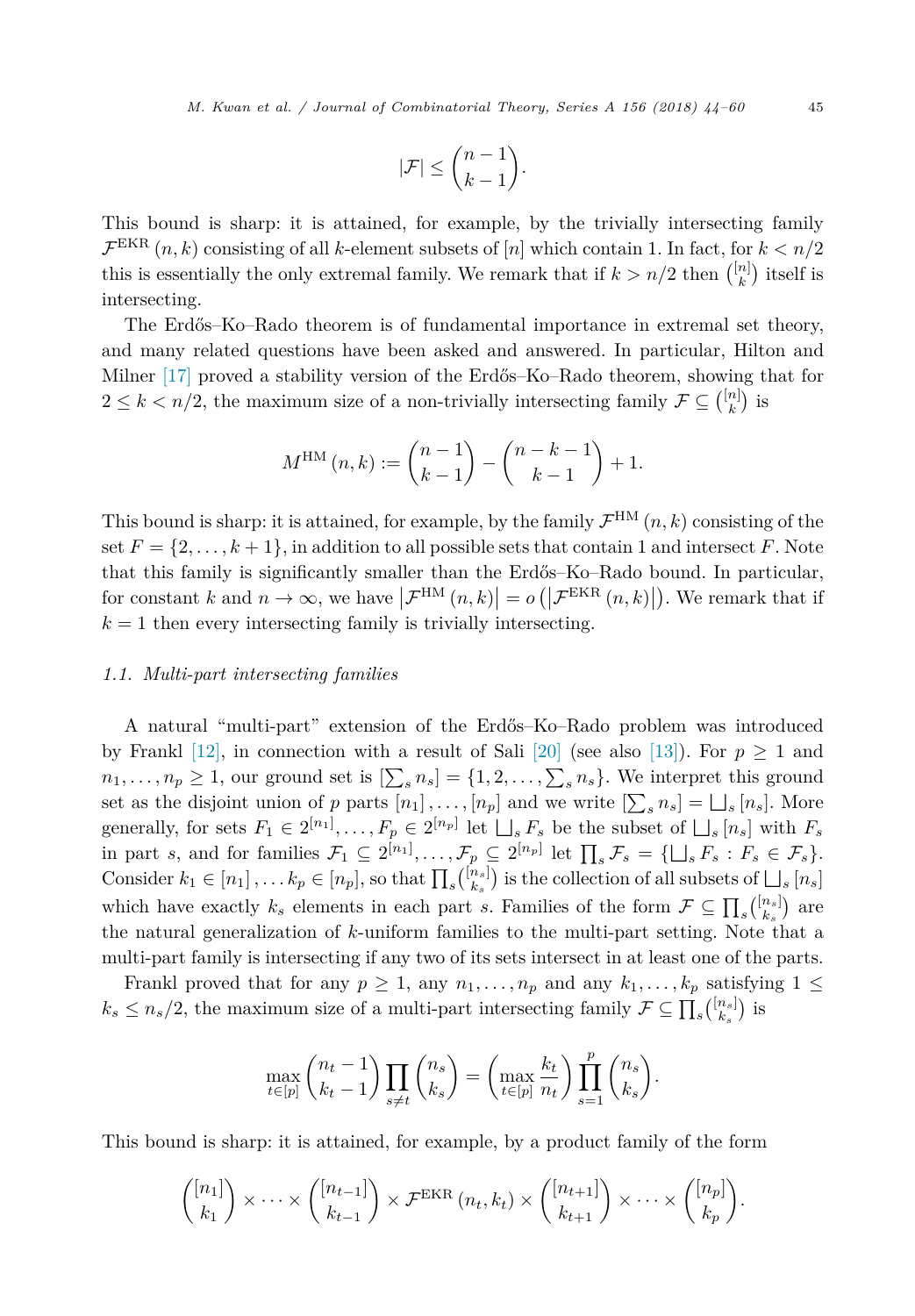We remark that Frankl's theorem can be interpreted as a result about the size of the largest independent set in a certain product graph. Recall that the *Kneser graph* KG*n,k* is the graph on the vertex set  $\binom{[n]}{k}$ , with an edge between each pair of disjoint sets. An intersecting subfamily of  $\binom{[n]}{k}$  corresponds to an independent set in KG<sub>n,k</sub>, and an intersecting subfamily of  $\prod_s {\binom{[n_s]}{k_s}}$  corresponds to an independent set in the graph (tensor) product  $\text{KG}_{n_1,k_1}\times\cdots\times\text{KG}_{n_p,k_p}$ . Therefore Frankl's theorem is an immediate consequence of the general fact that  $\alpha(G \times H) = \max{\{\alpha(G)|H|, |G|\alpha(H)\}}$  for vertex-transitive graphs *G, H*. This fact was conjectured by Tardif [\[21\]](#page-16-0) and recently proved by Zhang [\[22\].](#page-16-0) The study of independent sets in graph products, particularly graph powers, has a long history, and there are many research papers devoted to this topic. In particular we mention the work of Alon, Dinur, Friedgut and Sudakov [\[4\]](#page-15-0) characterizing maximum and near-maximum independent sets in powers of certain graphs, and the subsequent work of Dinur, Friedgut and Regev [\[8\]](#page-16-0) approximately characterizing *all* independent sets in powers of a much wider range of graphs.

Alon and Katona [\[5\]](#page-15-0) independently rediscovered Frankl's multi-part variant of the Erdős–Ko–Rado problem, and proved the same result. Furthermore, they also asked for the maximum size of a non-trivially intersecting family in this setting, and made the natural conjecture that for  $p = 2$ , the maximum possible size is

$$
\max\left\{M^{\text{HM}}(n_1,k_1)\binom{n_2}{k_2},\binom{n_1}{k_1}M^{\text{HM}}(n_2,k_2)\right\},\,
$$

attained by one of the "product" families

$$
\mathcal{F}^{\rm HM}\left(n_1,k_1\right) \times \binom{[n_2]}{k_2}, \quad \binom{[n_1]}{k_1} \times \mathcal{F}^{\rm HM}\left(n_2,k_2\right).
$$

This conjecture also appeared in a recent paper of Katona [\[18\],](#page-16-0) which generalized Frankl's theorem in a different direction.

Somewhat surprisingly, this natural guess is not true in general. Consider the family that contains  $F = \{2, \ldots, k_1 + 1\} \sqcup [k_2]$  in addition to every set  $A = A_1 \sqcup A_2 \in \binom{[n_1]}{k_1} \times$  $\binom{[n_2]}{k_2}$  such that  $A_1$  contains 1 and  $A$  intersects  $F$ . Unless  $k_1 = k_2 = 1$  (in which case there is no non-trivially intersecting family), this family is non-trivially intersecting and has size

$$
M^{\text{alt}}(n_1, n_2, k_1, k_2) := {n_1 - 1 \choose k_1 - 1} {n_2 \choose k_2} - {n_1 - k_1 - 1 \choose k_1 - 1} {n_2 - k_2 \choose k_2} + 1.
$$

Observe that this can be larger than Alon and Katona's conjecture (consider for example the case when  $n_1 = n_2 = 5$  and  $k_1 = k_2 = 2$ .

If  $n_1, n_2$  are large, we are able to prove that either one of the product constructions above, or this additional construction (or the corresponding construction where the roles of the parts are swapped) is best possible. That is,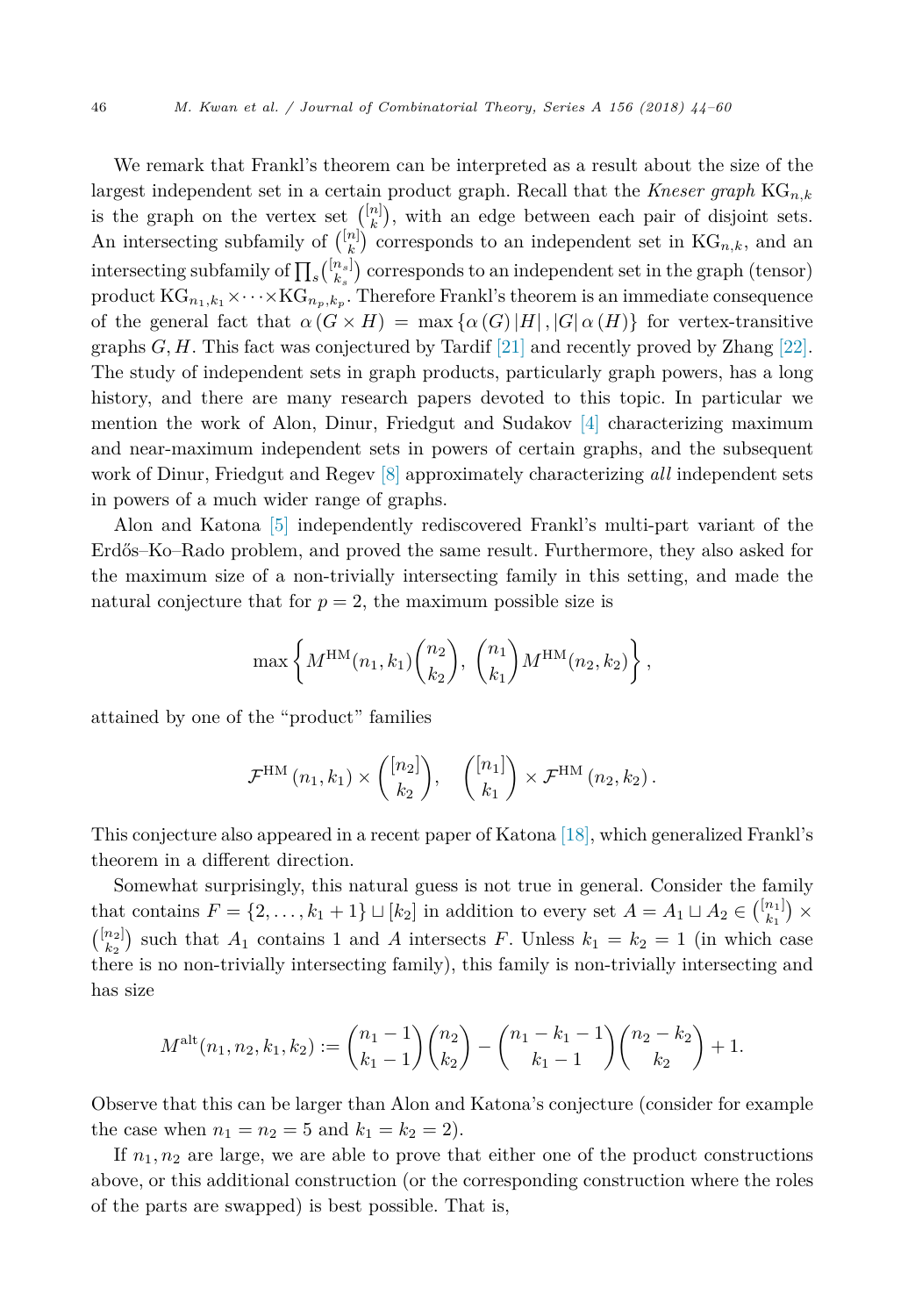<span id="page-3-0"></span>*M. Kwan et al. / Journal of Combinatorial Theory, Series A 156 (2018) 44–60* 47

$$
|\mathcal{F}| \le \max\bigg\{ M^{\text{HM}}(n_1, k_1) \binom{n_2}{k_2}, \binom{n_1}{k_1} M^{\text{HM}}(n_2, k_2), M^{\text{alt}}(n_1, n_2, k_1, k_2), M^{\text{alt}}(n_2, n_1, k_2, k_1) \bigg\}.
$$

This will be an immediate corollary of a more general theorem giving the maximum size of a non-trivially intersecting multi-part family for any number of parts. To state this theorem we define a variety of potentially extremal families. Consider any  $p \geq 1$  and any  $k_1, \ldots, k_p$  satisfying  $1 \leq k_s \leq n_s/2$ . For any  $t \in [p]$  and  $S \subseteq [p] \setminus \{t\}$ , define the family  $\mathcal{F}_{t,S}^{\text{HM}} = \mathcal{F}_{t,S}^{\text{HM}}(n_1,\ldots,n_p,k_1,\ldots,k_p)$  as follows. If  $k_t > 1$  then  $\mathcal{F}_{t,S}^{\text{HM}}$  consists of all sets  $\Box_s F_s \in \prod_s \binom{[n_s]}{k_s}$  such that one of the following conditions is satisfied:

- $F_t = \{2, 3, \ldots, k_t + 1\}$  and  $F_s = [k_s]$  for all  $s \in S$ , or,
- 1  $\in$   $F_t$ , and either  $F_t$  intersects  $\{2, 3, \ldots, k_t + 1\}$  or  $F_s$  intersects  $[k_s]$  for some  $s \in S$ .

If instead  $k_t = 1$  then  $\mathcal{F}_{t,S}^{\text{HM}}$  consists of every set  $\bigsqcup_s F_s \in \prod_s {n_s \choose k_s}$  such that one of the following conditions is estimated: following conditions is satisfied:

- $F_s = [k_s]$  for all  $s \in S$ , or,
- $F_t = \{1\}$  and  $F_s$  intersects  $[k_s]$  for some  $s \in S$ .

Unless  $S = \emptyset$  and  $k_t = 1$ , or  $S = \{r\}$  and  $k_t = k_r = 1$  (for some *r*), the family  $\mathcal{F}_{t,S}^{\text{HM}}$  is non-trivially intersecting. In the case  $k_t > 1$  it has size

$$
M_{t,S}^{\text{HM}} = M_{t,S}^{\text{HM}}(n_1, \dots, n_p, k_1, \dots, k_p)
$$
  

$$
:= \left( \binom{n_t - 1}{k_t - 1} \prod_{s \in S} \binom{n_s}{k_s} - \binom{n_t - k_t - 1}{k_t - 1} \prod_{s \in S} \binom{n_s - k_s}{k_s} + 1 \right) \prod_{s \notin S \cup \{t\}} \binom{n_s}{k_s},
$$

and in the case  $k_t = 1$ , it has size

$$
M_{t,S}^{\text{HM}} = \left(\prod_{s \in S} \binom{n_s}{k_s} - \prod_{s \in S} \binom{n_s - k_s}{k_s} + (n_t - 1)\right) \prod_{s \notin S \cup \{t\}} \binom{n_s}{k_s}.
$$

Our main theorem is as follows, showing that one of the families  $\mathcal{F}_{t,S}^{\text{HM}}$  is extremal if the  $n_s$  are sufficiently large.

**Theorem 1.** For any  $k_1, \ldots, k_p \ge 1$ , there is  $n_0 = n_0 (k_1, \ldots, k_p)$  such that if  $n_1, \ldots, n_p \ge 1$  $n_0$  *and* if  $\mathcal{F} \subseteq \prod_s {\binom{[n_s]}{k_s}}$  is a non-trivially intersecting family, then

$$
|\mathcal{F}| \le M^{\max}(n_1,\ldots,n_p,k_1,\ldots,k_p) := \max M_{t,S}^{\text{HM}}
$$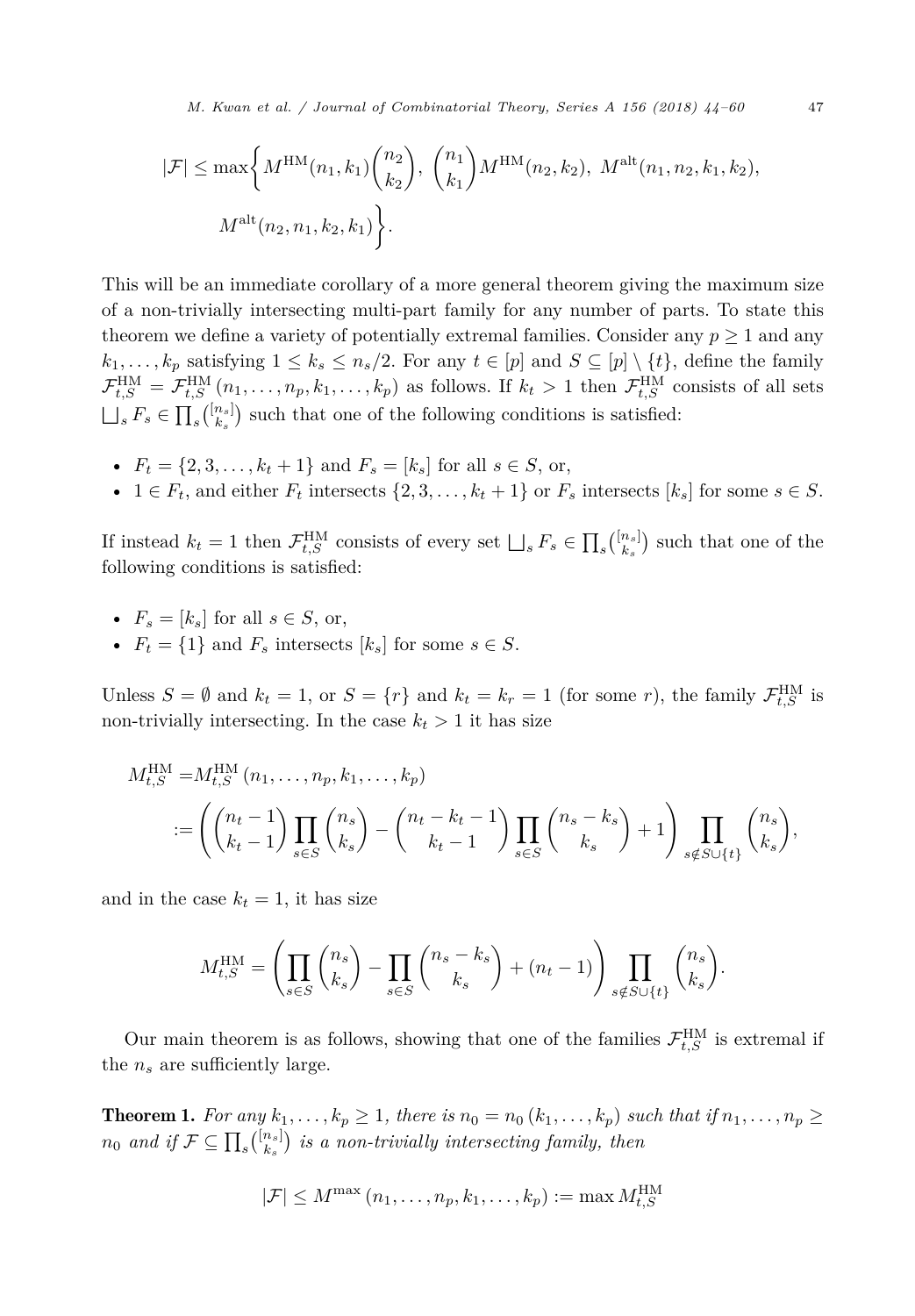<span id="page-4-0"></span>where the maximum is over all  $t \in [p]$  and  $S \subseteq [p] \setminus \{t\}$ , except the case  $S = \emptyset$  if  $k_t = 1$ , *and the case*  $S = \{r\}$  *if*  $k_t = k_r = 1$ *, for some r.* 

We remark that if  $p \leq 2$  and  $k_s = 1$  for all s, then there is no non-trivially intersecting family, in which case [Theorem 1](#page-3-0) holds vacuously. We also remark that none of the values  $M_{t,S}^{\text{HM}}$  in [Theorem 1](#page-3-0) are redundant. For example, for any *p*, any  $t \in [p]$  and any  $S \subseteq [p] \setminus \{t\}$ , one can show (via a rather tedious computation) that  $M_{t,S}^{\text{HM}}$  is the unique maximum in the expression in [Theorem 1](#page-3-0) in the following regime. Suppose that all the  $k_s = 2$ , and  $n_t$  is sufficiently large, and all the  $n_s$ , for  $s \in S$ , are equal to  $n_t + 1$ , and all the  $n_s$ , for  $s \notin S \cup \{t\}$ , are equal and sufficiently large relative to  $n_t$ . Intuitively speaking, if the  $n_s$  and  $k_s$  are about the same size then we should take  $S = [p]$ ; we should exclude parts from *S* only when the parts are quite "imbalanced".

The proof of [Theorem 1](#page-3-0) is conceptually rather simple, though the details are nontrivial. We first define a notion of "shiftedness" and in Section [2](#page-5-0) we show that there is a non-trivially intersecting family of maximum size which is shifted. So, it will suffice to prove [Theorem 1](#page-3-0) for shifted families, which we do in Section [3.](#page-8-0) Our notion of shiftedness forces enough structure that it is possible to prove that a maximum-size non-intersecting family must be of a certain parameterized form. We can explicitly write the size of the family as a function of the parameters, and then it remains to optimize this expression over choices of the parameters.

Finally, we remark that the case where  $n_1 = \cdots = n_p = n$  and  $k_1 = \cdots = k_p = 1$ is of special interest. In this case,  $\prod_s {\binom{[n_s]}{k_s}}$  corresponds to  $K_n^p$  (the *p*th tensor power of an *n*-vertex clique), and an intersecting family  $\mathcal{F} \subseteq \prod_s {\binom{[n_s]}{k_s}}$  corresponds to an independent set in  $K_n^p$ . The problem of characterizing maximum independent sets in  $K_n^p$  was solved by Greenwell and Lovász [\[16\]](#page-16-0) well before Frankl considered the general multi-part Erdős–Ko–Rado problem, and there has actually already been interest in proving stability theorems in this setting. Indeed, a result in the above-mentioned paper by Alon, Dinur, Friedgut and Sudakov [\[4\],](#page-15-0) improved by Ghandehari and Hatami [\[15\],](#page-16-0) says that if an independent set in  $K_n^p$  has almost maximum size, then it is "close" in structure to a maximum family. When  $n$  is large relative to  $p$ , then [Theorem 1](#page-3-0) gives a much stronger stability result. Actually, in this simplified setting one can use the machinery in Section [2](#page-5-0) to give a simple proof of a non-asymptotic version of [Theorem 1.](#page-3-0)

**Theorem 2.** For any  $n \geq 2$  and  $p \geq 3$ , suppose  $\mathcal{F} \subseteq {\binom{[n]}{1}}^p$  is a non-trivially intersecting *family. Then*

$$
|\mathcal{F}| \leq \mathcal{F}_{1,[p]\setminus\{1\}}^{\text{HM}}(n,\ldots,n,1,\ldots,1) = n^{p-1} - (n-1)^{p-1} + n - 1.
$$

A proof of Theorem 2 appeared in a previous version of this paper (which can still be found on the arXiv), but we were since informed that Theorem 2 is actually a special case of a theorem proved a few years ago by Borg [\[6\]](#page-15-0) concerning intersecting families of "signed sets". His proof follows basically the same approach.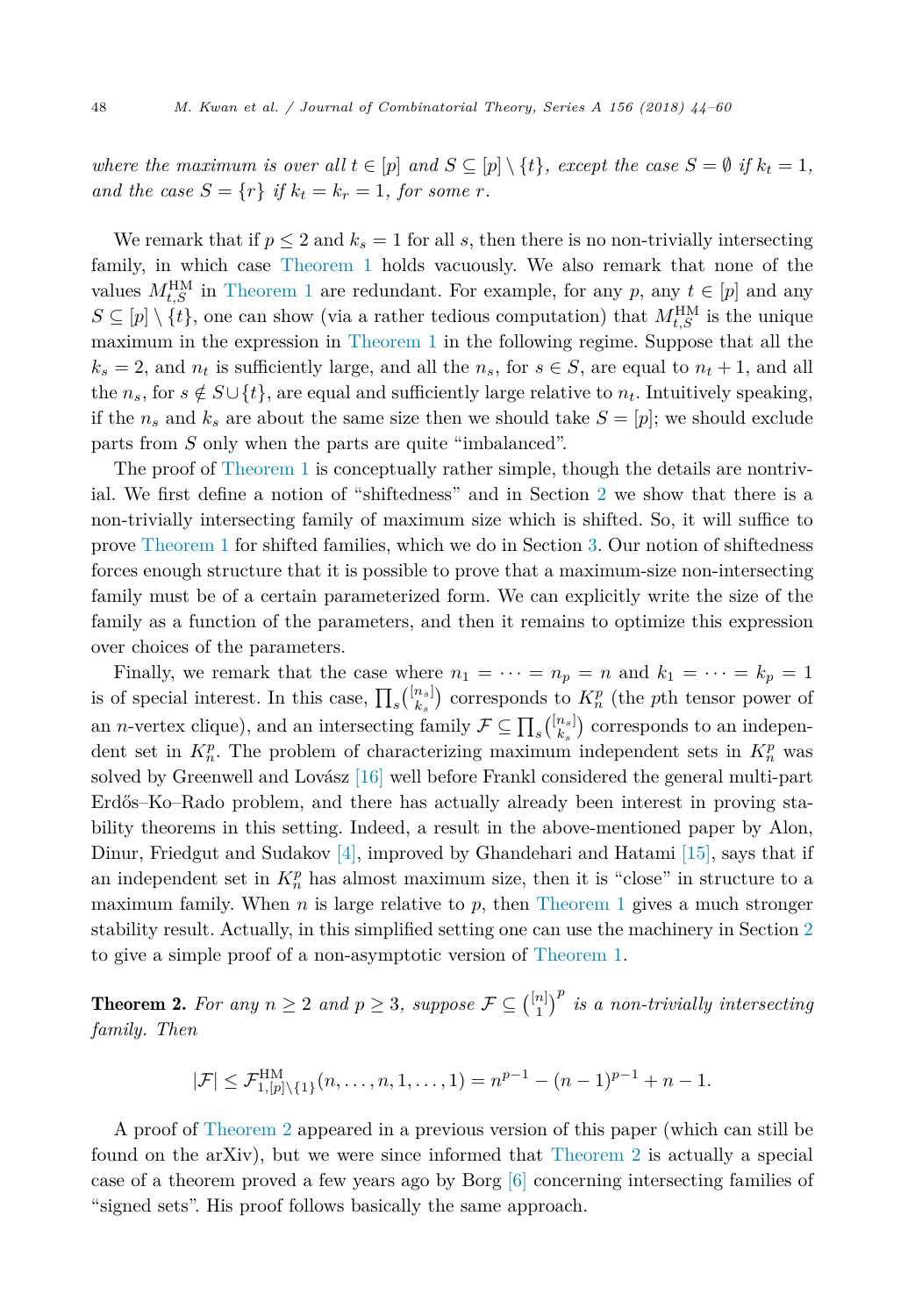#### <span id="page-5-0"></span>2. Shifting for multi-part families

First we define our notion of shiftedness via a shifting operation that makes a family more structured without interfering too much with its size or intersection properties. Our shifting operation will be a multi-part adaptation of the well-known shifting operation for single-part families, introduced by Erdős, Ko and Rado [\[9\]](#page-16-0) (see also [\[11\]](#page-16-0) for a survey).

**Definition 3** *(Shifting)*. For  $t \in [p], 1 \leq i < j \leq n_t$ , and  $F = \bigsqcup_s F_s \in \prod_s {n_s \choose k_s},$  define  $S_t^{i,j}(F)$  as follows. If  $i \in F_t$  or  $j \notin F_t$  then  $S_t^{i,j}(F) = F$ . Otherwise,  $S_t^{i,j}(F)$  is defined by replacing  $F_t$  with  $(F_t \setminus \{j\}) \cup \{i\}$ . For a family  $\mathcal{F} \subseteq \prod_s {\binom{[n_s]}{k_s}}$ , define

$$
S_t^{i,j}\left(\mathcal{F}\right) = \left\{S_t^{i,j}\left(F\right) : F \in \mathcal{F}\right\} \cup \left\{F : F, S_t^{i,j}\left(F\right) \in \mathcal{F}\right\}.
$$

That is, change F by shifting every  $F \in \mathcal{F}$  except those that would cause a conflict. We call the result a *t*-*shift* (or simply a *shift*) of F. A family  $\mathcal{F} \subseteq \prod_s {n_s \choose k_s}$  is *t*-*shifted* if it is stable under *t*-shifts, and a family is *shifted* if it is *t*-shifted for all  $t \in [p]$ .

In the single-part case, it is well-known (see for example  $[11,$  Propositions 2.1-2)) that any shift of any intersecting family is again an intersecting family of the same size, and one can always obtain a shifted family by repeatedly applying shifting operations. The corresponding facts for the multi-part case immediately follow. In particular, it follows that we can always reach a shifted family by repeated shifts.

It is not in general true that a shift of a non-trivially intersecting family is again non-trivially intersecting, but in the single-part case, there is nevertheless a non-trivially intersecting family of maximum size which is shifted. This was recently proved by Kupavskii and Zakharov [\[19\],](#page-16-0) and was also previously proved in a more general setting by Borg [\[7\].](#page-15-0) In the multi-part case this fact is still true, but is more difficult to prove, as follows.

**Theorem 4.** For any  $p \ge 1$ , any  $k_1, \ldots, k_p$  and any  $n_1, \ldots, n_p$ , if there is a non-trivially  $intersecting family \mathcal{F} \subseteq \prod_s {n_s \choose k_s}$  then there is a maximum-size non-trivially intersecting  $family \, \mathcal{F}' \subseteq \prod_s {\binom{[n_s]}{k_s}}\,$  which is shifted.

Theorem 4 will follow immediately from a sequence of three lemmas. Say a nontrivially intersecting family  $\mathcal{F} \subseteq \prod_s {\binom{[n_s]}{k_s}}$  is *Q-shifted* if it is *s*-shifted for each  $s \in Q$ , and if for each  $s \notin Q$  there are  $i_s < j_s$  such that  $S_s^{i_s, j_s}(\mathcal{F})$  is trivially intersecting. In particular, note that if  $Q = [p]$  and F is *Q*-shifted then F is shifted. We now prove the following very basic lemma concerning *Q*-shiftedness.

**Lemma 5.** *Under* the assumption of Theorem  $\lambda$ , there is a maximum-size non-trivially  $intersecting family \mathcal{F}' \subseteq \prod_s {n_s \choose k_s}$  which is *Q*-shifted for some  $Q \subseteq [p]$ .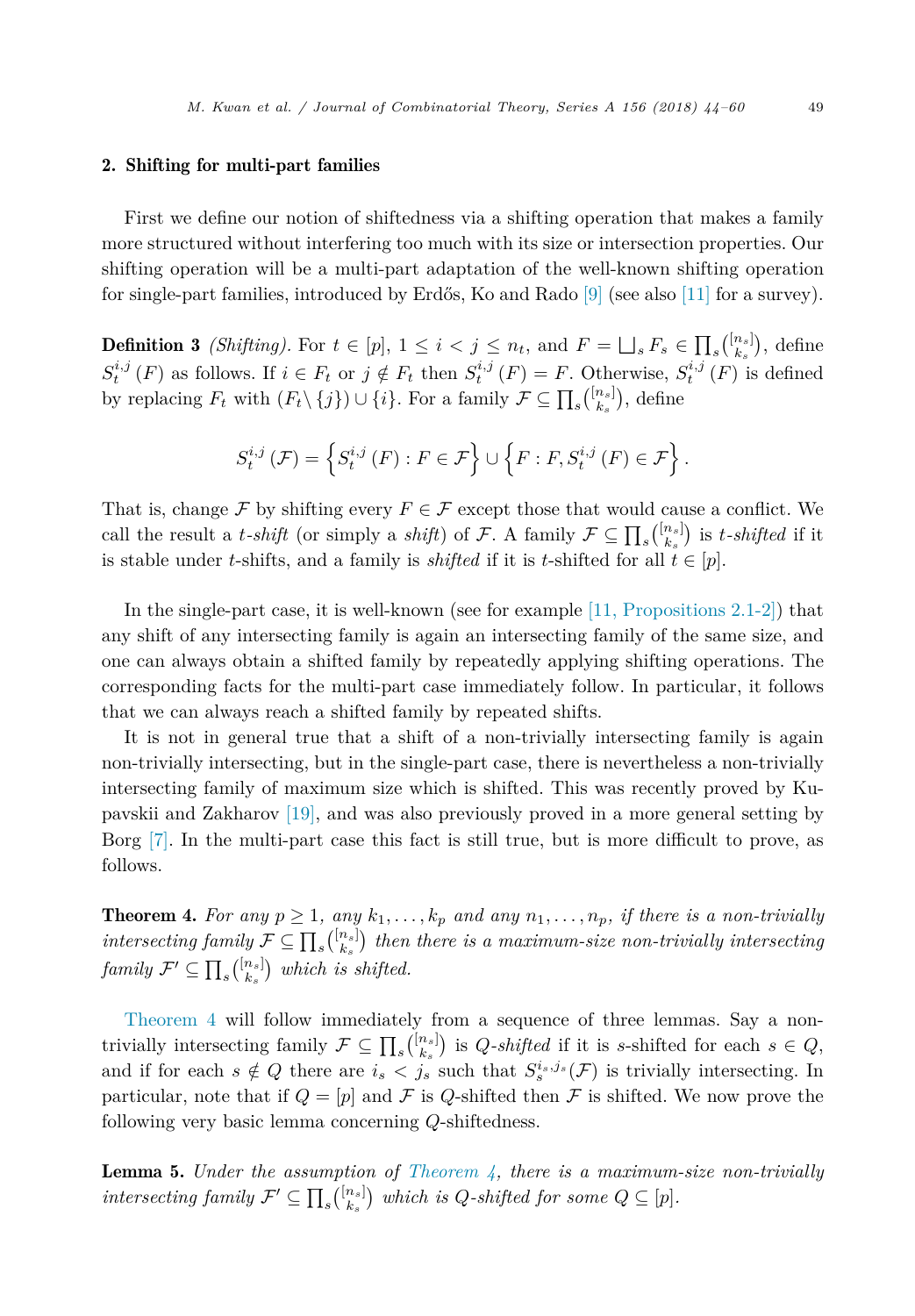<span id="page-6-0"></span>**Proof.** Let  $\mathcal{F} \subseteq \prod_s {n_s \choose k_s}$  be a maximum-size non-trivially intersecting family. Starting with  $\mathcal{F}_1 = \mathcal{F}$ , for  $m \geq 1$  as long as there is a shift  $S_s^{i,j}$  for which the family  $S_s^{i,j}(\mathcal{F}_m)$ is non-trivially intersecting and different from  $\mathcal{F}_m$ , set  $\mathcal{F}_{m+1} = S_s^{i,j}(\mathcal{F}_m)$  (for any such choice of  $s, i, j$ ). Similarly to the single-part setting, this process must eventually terminate with a non-trivially intersecting family  $\mathcal{F}'$  of size  $|\mathcal{F}'| = |\mathcal{F}|$  such that for any  $s \in [p]$  either  $\mathcal{F}'$  is *s*-shifted or there are  $1 \leq i_s < j_s \leq n_s$  such that  $S_s^{i_s,j_s}(\mathcal{F}')$  is trivially intersecting. With  $Q = \{s \in [p] : \mathcal{F}' \text{ is } s\text{-shifted}\},\$ it follows that  $\mathcal{F}'$  is *Q*-shifted.

**Lemma 6.** Suppose there is a maximum-size non-trivially intersecting family  $\mathcal{F} \subseteq$  $\prod_s {\binom{\lfloor n_s\rfloor}{k_s}}$  which is Q-shifted for some  $Q\subsetneq [p]$  such that  $k_t > 1$  for some  $t \notin Q$ . Then *there is* a maximum-size non-trivially intersecting family  $\mathcal{F}'$  which *is* shifted.

**Proof.** Here we adapt the approach of Kupavskii and Zakharov [\[19\].](#page-16-0) Since  $\mathcal F$  is  $Q$ -shifted, for each  $s \notin Q$  there are  $i_s < j_s$  such that  $S_s^{i_s,j_s}(\mathcal{F})$  is trivially intersecting. By permuting the elements of the ground set in each part  $s \notin Q$  in such a way that  $i_s \mapsto 1$  and  $j_s \mapsto 2$ , we may assume that  $(i_s, j_s) = (1, 2)$  for each  $s \notin Q$ .

Let A denote the (non-empty) family of all sets in  $\prod_s {\binom{[n_s]}{k_s}}$  which contain both 1 and 2 in part *t*. Since  $\mathcal F$  is non-trivially intersecting but  $S_t^{1,2}(\mathcal F)$  is trivially intersecting it follows that every set in  $\mathcal F$  contains 1 or 2 in part *t*. Therefore, by maximality of  $\mathcal F$ , we must have  $A \subseteq \mathcal{F}$ . Observe that A is a shifted family and that the only elements that belong to every set in  $\mathcal A$  are 1 and 2 in part  $t$ . Since  $\mathcal F$  is non-trivially intersecting and contains A, repeatedly applying to F shifts of the form  $S_t^{i,j}$  with  $3 \leq i < j \leq n_t$ , and *s*-shifts with  $s \neq t$ , cannot create a trivial intersection. Call such shifts *safe-shifts*. Starting from  $\mathcal F$  repeatedly perform safe-shifts to obtain a non-trivially intersecting family  $\mathcal{F}''$  that contains  $\mathcal A$  and is stable under such shifts.

Now, by non-triviality of  $\mathcal{F}''$ , there is a set  $F \in \mathcal{F}''$  containing 1 but not 2 in part *t*. Note that  $F' := [k_1] \sqcup \cdots \sqcup \{1, 3, 4, \ldots, k_t + 1\} \sqcup \cdots \sqcup [k_p]$  can be reached from *F* by a sequence of safe-shifts, and therefore  $F' \in \mathcal{F}''$ . Similarly, there is a set  $G \in \mathcal{F}''$  containing 2 but not 1 in part *t* and one can reach the set  $G' := [k_1] \sqcup \cdots \sqcup \{2, 3, 4, \ldots, k_t + 1\} \sqcup$  $\cdots \sqcup [k_p]$  from *G* by a sequence of safe-shifts, implying that  $G' \in \mathcal{F}''$ .

Set  $\mathcal{G} := \bigcup_s \mathcal{G}_s$  where  $\mathcal{G}_s := \{[k_1]\} \times \cdots \times \binom{[k_s+1]}{k_s} \times \cdots \times \{[k_p]\}.$  Note that the only sets in G which are not in A are precisely  $F'$  and  $G'$ . Therefore, we conclude that  $\mathcal{G} \subseteq \mathcal{F}''$ . Since  $\mathcal G$  is a shifted non-trivially intersecting family, further shifts applied to  $\mathcal F''$  cannot create a trivial intersection. Therefore, we can repeatedly apply shifts to  $\mathcal{F}''$  in order to obtain a shifted maximum-size non-trivially intersecting family  $\mathcal{F}'$ .  $\Box$ 

**Lemma 7.** Suppose there is a maximum-size non-trivially intersecting family  $\mathcal{F} \subseteq$  $\prod_s {\binom{[n_s]}{k_s}}$  which is Q-shifted for some  $Q \subsetneq [p]$  such that  $k_t = 1$  for every  $t \notin Q$ . Then *there is* a maximum-size non-trivially intersecting family  $\mathcal{F}'$  which *is* shifted.

**Proof.** We remark that this is the part of the proof with the bulk of the new ideas specific to the multi-part case. Define the *order* of a family  $\mathcal{F} \subseteq \prod_s {\binom{[n_s]}{k_s}}$  as follows: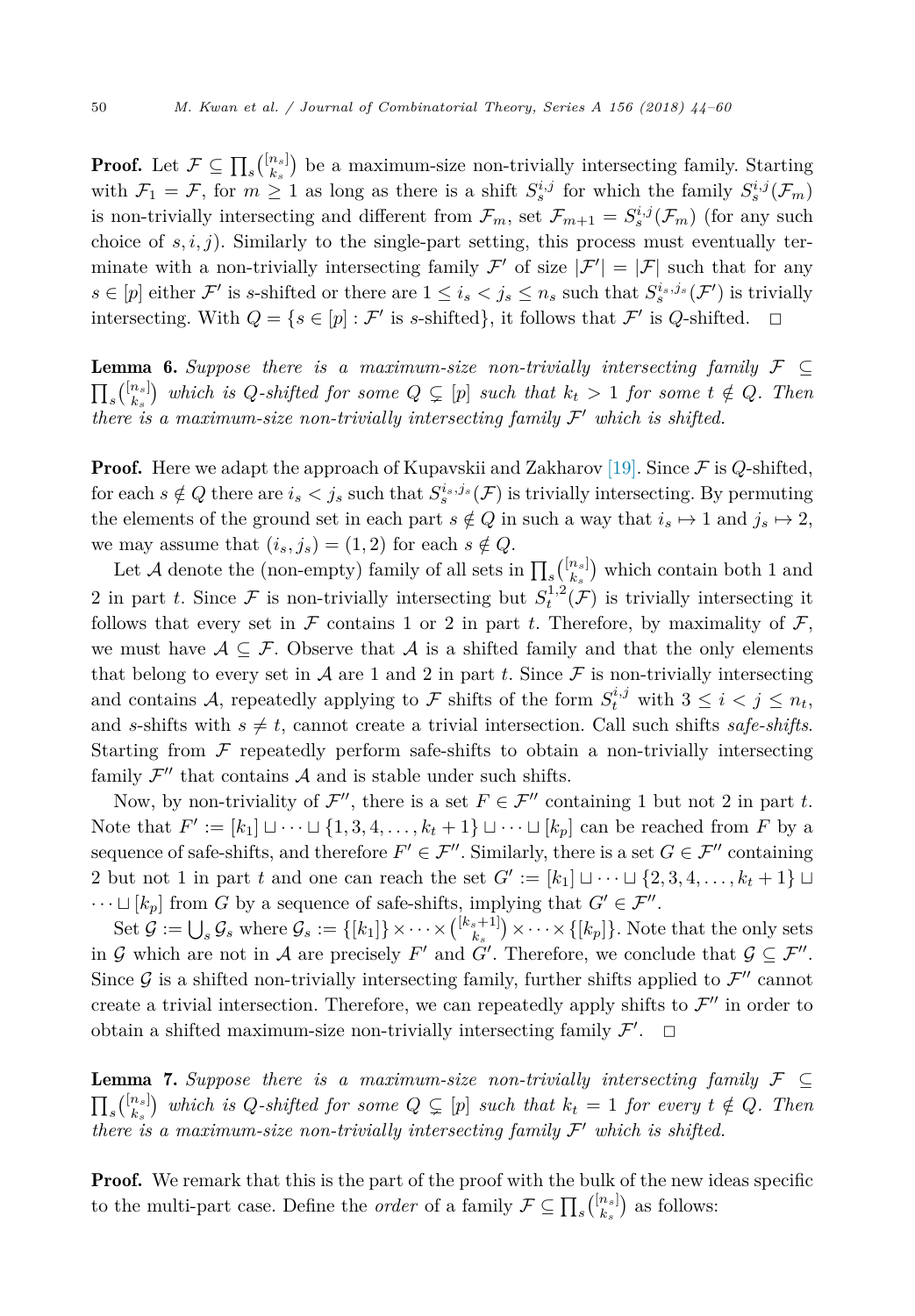$$
\mathrm{ord}(\mathcal{F}):=\sum_{\bigsqcup_{s}F_s\in\mathcal{F}}\sum_{s\in[p]}\sum_{x\in F_s}x.
$$

Consider  $\mathcal F$  as in the lemma statement, chosen to have minimum possible order, and suppose without loss of generality that F is *Q*-shifted with  $Q = \{q + 1, q + 2, \ldots, p\}$  for some  $q > 1$ .

Since F is *Q*-shifted, for each  $t \in [q]$  there are  $i_t < j_t$  such that  $S_t^{i_t, j_t}(\mathcal{F})$  is trivially intersecting. This implies that every set in F contains  $i_t$  or  $j_t$  in each part  $t \in [q]$ . Since  $k_t = 1$  for each  $t \in [q]$ , this actually implies that each set is *equal* to  $\{i_t\}$  or  $\{j_t\}$  in each such part. Note that actually  $(i_t, j_t) = (1, 2)$  for each  $t \in [q]$ , because otherwise we could permute the elements of the ground set in each part  $t \in [q]$  in such a way that  $i_t \mapsto 1$  and  $j_t \mapsto 2$ , and obtain a maximum-size *Q*-shifted non-trivially intersecting family of smaller order. Therefore, for any  $\bigsqcup_s F_s \in \mathcal{F}$  and any  $t \in [q]$ , we have  $F_t = \{1\}$  or  $F_t = \{2\}$ . Furthermore, since F is *t*-shifted for  $t \in \{q+1, q+2, \ldots, p\}$ , we know that if  $\bigsqcup_s F_s \in \mathcal{F}$ then also  $F_1 \sqcup \cdots \sqcup F_q \sqcup [k_{q+1}] \sqcup \cdots \sqcup [k_p] \in \mathcal{F}$ . Consider the set

$$
\mathcal{H} = \{ (x_1, \ldots, x_q) \in \{1, 2\}^q : \{x_1\} \sqcup \cdots \sqcup \{x_q\} \sqcup [k_{q+1}] \sqcup \cdots \sqcup [k_p] \in \mathcal{F} \},\
$$

which we can think of as the set of possible projections onto the first *q* coordinates of sets in F. We view H as a subset of the hypercube  $\{1, 2\}^q$ . For any  $P = (x_1, \ldots, x_q) \in \{1, 2\}^q$ define its *complement*  $\overline{P} := (3 - x_1, \ldots, 3 - x_q) \in \{1, 2\}^q$ . Note that if  $\overline{P} \notin \mathcal{H}$  then *P* shares at least one coordinate with every point in H. This implies that  $\{x_1\} \sqcup \cdots \sqcup$  ${x<sub>q</sub>} \sqcup {k<sub>q+1</sub>} \sqcup \cdots \sqcup {k<sub>p</sub>}$  intersects any set in F. By maximality of F, we conclude that *P* ∈ *H*. Therefore, for any pair  $\{P, \overline{P}\}\$ , with  $P \in \{1, 2\}^q$ , at least one of *P* or  $\overline{P}$  is in H. In particular, since these pairs partition  $\{1,2\}^q$  into  $2^{q-1}$  parts, we conclude that  $|\mathcal{H}| \geq 2^{q-1}$ .

Next, suppose that  $H$  contains two Hamming-adjacent points. By the definition of  $H$ , this would imply that for some  $s \in [q]$  and  $x_1, \ldots, x_{s-1}, x_{s+1}, \ldots, x_q \in \{1, 2\}$ , for both choices of  $y \in \{1,2\}$ , we have

$$
\{x_1\} \sqcup \cdots \sqcup \{x_{s-1}\} \sqcup \{y\} \sqcup \{x_{s+1}\} \sqcup \cdots \sqcup \{x_q\} \sqcup [k_{q+1}] \sqcup \cdots \sqcup [k_p] \in \mathcal{F}.
$$

This would mean that  $S_s^{1,2}(\mathcal{F})$  is non-trivially intersecting, contradicting the fact that  $s \notin Q$ . Hence, any two points in H are at Hamming distance at least 2. For any  $s \in [q]$ we can partition  $\{1,2\}^q$  into  $2^{q-1}$  pairs of points which differ only in coordinate *s*, so we conclude that  $|\mathcal{H}| < 2^{q-1}$ .

By the last two paragraphs, we conclude that  $|\mathcal{H}| = 2^{q-1}$  and

- (1) H contains exactly one point from any pair of adjacent points in  $\{1,2\}^q$ ,
- (2) H contains exactly one point from any pair of complementary points in  $\{1,2\}^q$ .

Note that (1) implies that H and  $\{1,2\}^q \setminus H$  form a partition of the hypercube  $\{1,2\}^q$ into independent sets. Since the hypercube  $\{1,2\}^q$  is a connected bipartite graph, this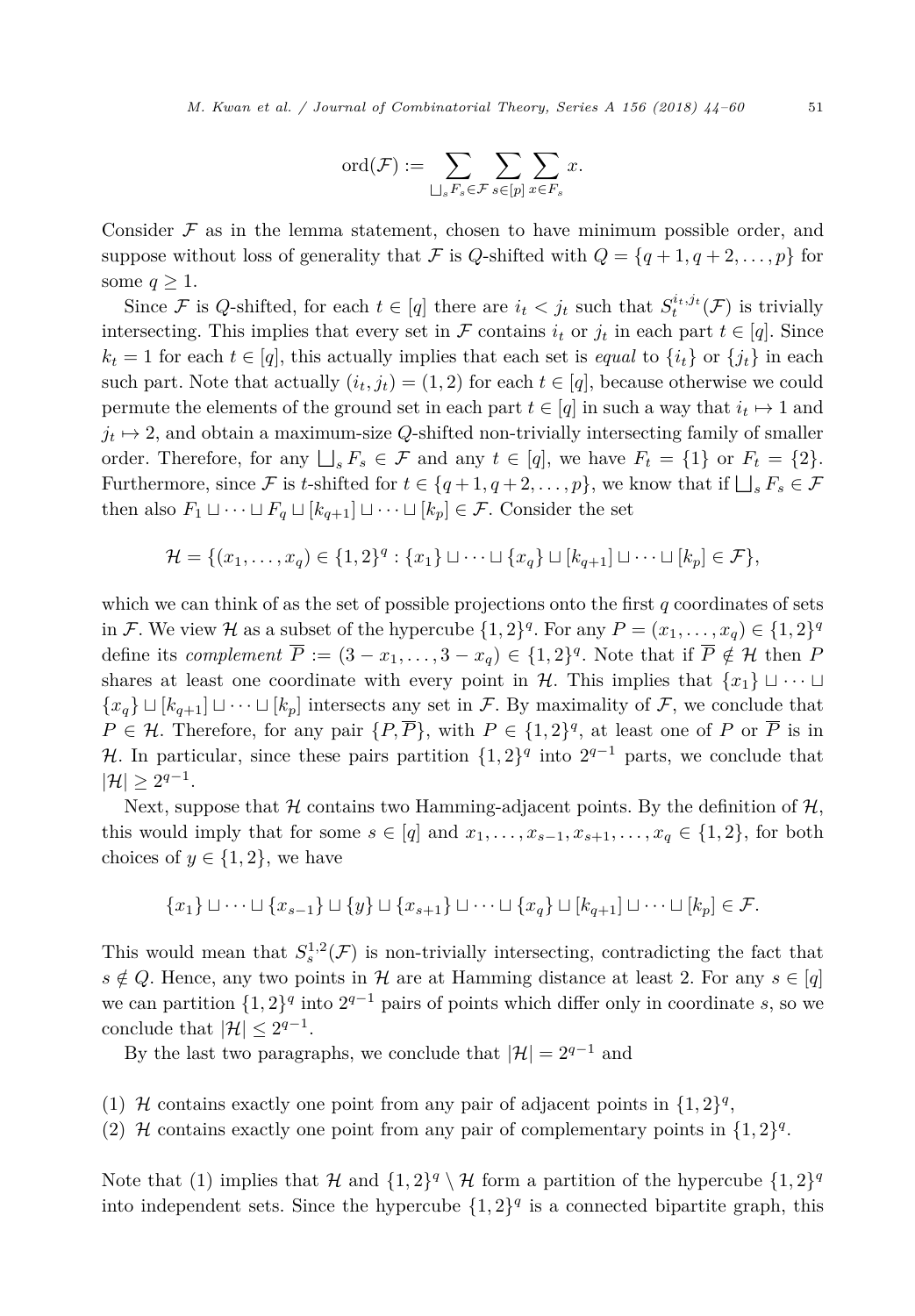<span id="page-8-0"></span>partition is unique up to switching the parts. Therefore, we conclude that either  $\mathcal{H} =$  $\mathcal{H}_{even} := \{(x_1, \ldots, x_q) \in \{1, 2\}^q : x_1 + \cdots + x_q \text{ is even}\} \text{ or } \mathcal{H} = \mathcal{H}_{odd} := \{(x_1, \ldots, x_q) \in$  $\{1,2\}^q : x_1 + \cdots + x_q$  is odd. Note that if  $q = 2$  (or more generally, if q is even) then neither  $\mathcal{H}_{\text{even}}$  nor  $\mathcal{H}_{\text{odd}}$  satisfy (2). Moreover,  $q \neq 1$  as otherwise F would be trivially intersecting. It follows that  $q \geq 3$ .

Choose  $P = (x_1, \ldots, x_q) \in \mathcal{H}$  such that  $x_1 + \cdots + x_q$  is as large as possible (that is,  $P = (2, 2, \ldots, 2)$  if  $\mathcal{H} = \mathcal{H}_{even}$  and say  $P = (2, 2, \ldots, 2, 1)$  if  $\mathcal{H} = \mathcal{H}_{odd}$ . Let  $\mathcal{F}''$  denote the family obtained from F by replacing every set of F of the form  $\{x_1\} \sqcup \cdots \sqcup \{x_q\} \sqcup$ *F*<sub>*q*+1</sub>  $\cup \cdots \cup F_p$  with  $\{3-x_1\} \cup \cdots \cup \{3-x_q\} \cup F_{q+1} \cup \cdots \cup F_p$ . Note that the latter set is not in F since  $\overline{P} \notin \mathcal{H}$  by (2). Therefore,  $|\mathcal{F}''| = |\mathcal{F}|$ . Moreover,  $\text{ord}(\mathcal{F}'') < \text{ord}(\mathcal{F})$  by the choice of *P* and the fact that  $q \geq 3$ . We claim now that  $\mathcal{F}''$  is a non-trivially intersecting family, and is still *s*-shifted for  $s \in Q$ . Indeed, since we removed from F every set whose first *q* parts agree with *P*, every set in  $\mathcal{F}''$  has at least one of its first *q* parts agreeing with  $\overline{P}$ . Hence, every set in  $\mathcal{F}'' \setminus \mathcal{F}$  intersects any set in  $\mathcal{F}''$  in one of the first *q* parts, and so  $\mathcal{F}''$  is an intersecting family. It remains to show that  $\mathcal{F}''$  is non-trivially intersecting. If this were not the case, then for some part  $s \in [q]$  all the sets in  $\mathcal{F}''$  would have to agree with  $\overline{P}$  in part *s*. However, since  $q \geq 3$  there is some point  $P' \in \mathcal{H}$  at Hamming distance 2 from *P* which agrees with *P* in coordinate *s*. Since  $P' \in \mathcal{H}$ , there is some set in *F* which coincides with  $P'$  in its first q parts and therefore belongs to  $\mathcal{F}''$  and does not agree with  $\overline{P}$  in part *s*. Therefore,  $\mathcal{F}''$  is non-trivially intersecting, as claimed. Note that  $\mathcal{F}''$ is still *s*-shifted for  $s \in Q$ , and note that shifting  $\mathcal{F}''$  can only decrease its order further. Therefore, by repeatedly applying shifts to  $\mathcal{F}''$  which do not make the family trivially intersecting (as in [Lemma 5\)](#page-5-0), we can obtain a maximum-size non-trivially intersecting family  $\mathcal{F}'$  which is  $Q'$ -shifted for some  $Q' \subseteq [p]$  and which has smaller order than  $\mathcal{F}$ . By the order-minimality of the choice of  $\mathcal F$  we conclude that either  $Q' = [p]$  or  $Q' \subsetneq [p]$  and  $k_t > 1$  for some  $t \notin Q'$ . In the first case, it follows that  $\mathcal{F}'$  is shifted, as desired. In the second case, the result follows from [Lemma 6.](#page-6-0)  $\Box$ 

# 3. Proof of [Theorem 1](#page-3-0)

In this section we prove [Theorem 1.](#page-3-0) By [Theorem 4,](#page-5-0) it suffices to prove the required bound for shifted non-trivially intersecting families  $\mathcal{F} \subseteq \prod_s {\binom{[n_s]}{k_s}}$ .

The crucial property of shifted families is that one can observe that they are intersecting just by looking at the first few elements of each part. For  $F = \bigsqcup_s F_s \in \bigsqcup_s 2^{[n_s]}$ , let  $B_s(F) = F_s \cap [2h]$  be the "projection" onto the first  $2h$  elements of part. a let let  $P_s(F) = F_s \cap [2k_s]$  be the "projection" onto the first  $2k_s$  elements of part *s*, let  $P(F) = \bigsqcup_{s} P_{s}(F)$ , and let  $\mathcal{P}(\mathcal{F}) = \{P(F) : F \in \mathcal{F}\}.$ 

**Lemma 8.** For any  $p \ge 1$ , any  $k_1, ..., k_p$  and any  $n_1, ..., n_p$ , if  $\mathcal{F} \subseteq \prod_s {[n_s] \choose k_s}$  is inter*secting* and *shifted* then  $P(F) \cap P(G) \neq \emptyset$  for any  $F, G \in \mathcal{F}$ .

**Proof.** Suppose that there were  $F = \bigsqcup_s F_s$ ,  $G = \bigsqcup_s G_s \in \mathcal{F}$  such that  $P(F)$  and  $P(G)$ are disjoint, and let  $B_s = F_s ∩ G_s$ . Note that  $2 |B_s| ≤ 2k_s - |P_s(F)| - |P_s(G)|$  since  $B_s ⊆$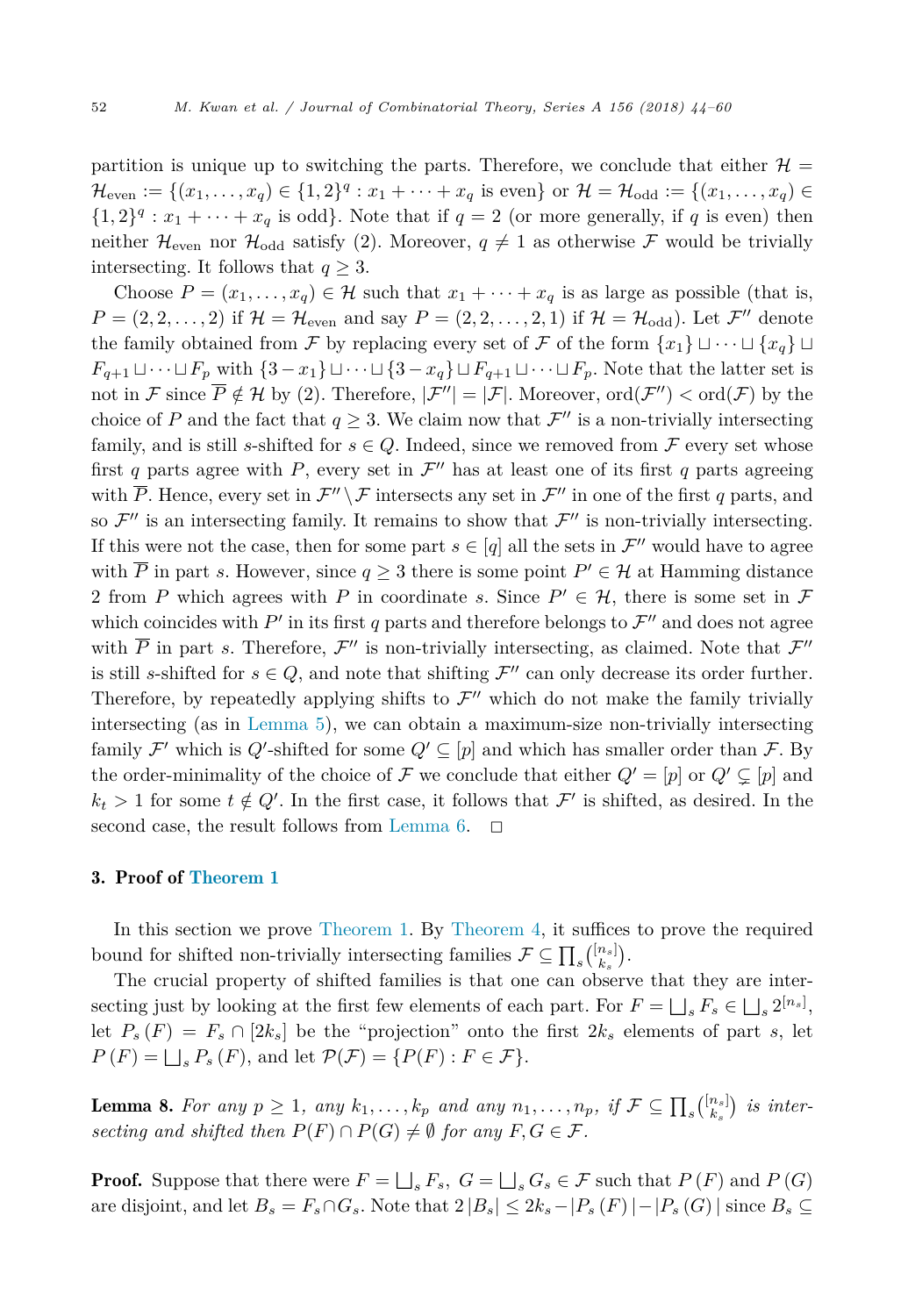$F_s \setminus P_s(F)$  and  $B_s \subseteq G_s \setminus P_s(G)$ . For each s, choose some  $B'_s \subseteq [2k_s] \setminus (P_s(F) \cup P_s(G))$ with  $|B'_s| = |B_s|$  and note that  $F' := \bigsqcup_s (F_s \backslash B_s) \cup B'_s$  can be obtained from  $F$  by a<br>sequence of shifts. Therefore, by shiftedness  $F' \in \mathcal{F}$ . But  $G$  is disjoint from  $F'$  which is sequence of shifts. Therefore, by shiftedness  $F' \in \mathcal{F}$ . But *G* is disjoint from  $F'$ , which is a contradiction.  $\Box$ 

Let  $\mathcal F$  be a shifted non-trivially intersecting family of maximum size. [Lemma 8](#page-8-0) implies that  $|P(F)| \geq 2$  for each  $F \in \mathcal{F}$ , because otherwise  $P(\mathcal{F})$ , and therefore  $\mathcal{F}$ , would be trivially intersecting. Let  $\mathcal{F}^* = \{F \in \mathcal{F} : |P(F)| = 2\}$ . Now, since  $\mathcal{P}(\mathcal{F}^*)$  is a 2-uniform intersecting family, it has very restricted structure. We distinguish between two cases, depending on whether  $\mathcal{P}(\mathcal{F}^*)$  is trivially intersecting.

All asymptotic notation in the following sections is to be taken as  $n_0 \to \infty$ , treating  $p, k_1, \ldots, k_p$  as constants. In particular, this means that there are only  $O(1)$  possibilities for a projected family  $\mathcal{P}(\mathcal{F})$ . Where relevant we assume that  $n_0$  is sufficiently large.

# *3.1. Case 1:* P (F<sup>∗</sup>) *is trivially intersecting (or empty)*

For this case, without loss of generality assume  $n_1 \leq \cdots \leq n_p$ . It will be important to note that for any  $Z \in \bigsqcup_s 2^{[n_s]}$  with  $z_s \leq k_s$  elements in each part *s*, there are  $\Theta\left(\prod_{s} n_s^{k_s-z_s}\right)$  sets in  $\prod_{s} {n_s \choose k_s}$  which include *Z*. In particular, note that

$$
M^{\max} = \begin{cases} \Theta\left(\left(\prod_{s} n_s^{k_s}\right) / (n_1 n_2)\right) & \text{if } k_1 = 1; \\ \Theta\left(\left(\prod_{s} n_s^{k_s}\right) / n_1^2\right) & \text{otherwise,} \end{cases}
$$

and note that if  $|Z| > 2$  then there are at most  $o(M^{\max})$  sets in  $\prod_s {\binom{[n_s]}{k_s}}$  which contain *Z*. This means that  $|\mathcal{F}| = |\mathcal{F}^*| + o(M^{\max})$ . It follows that if  $|\mathcal{F}^*|$  is empty, then  $|\mathcal{F}| < M^{\max}$ . So, in what follows assume  $\mathcal{F}^*$  is not empty, in which case  $\mathcal{P}(\mathcal{F}^*)$  is non-empty.

Assume that  $\mathcal{P}(\mathcal{F}^*) = \{\{x, y_1\}, \{x, y_2\}, \dots \{x, y_q\}\}\$  with  $q \geq 1$ , and let *t* be the part of *x*. Noting that  $q \leq \sum_{s} 2k_s = O(1)$ , we have

$$
|\mathcal{F}^*| \leq \sum_{i=1}^q \left| \left\{ F \in \prod_s {[n_s] \choose k_s} : \{x, y_i\} \subseteq F \right\} \right| = O\left( \left( \prod_s n_s^{k_s} \right) / (n_t n_1) \right).
$$

This means that in order to have  $|\mathcal{F}^*| = \Omega(M^{\max})$  (which is necessary to have  $|\mathcal{F}| >$  $M^{\max}$ , we must have  $n_t = O(n_1)$  in the case  $k_1 > 1$ , and  $n_t = O(n_2)$  in the case  $k_1 = 1$ .

Now, we prove that every set in F is of a very specific form. Let  $Y = \{y_1, \ldots, y_q\}.$ 

**Claim 9.** Every set  $F \in \mathcal{F}$  has  $x \in F$  and  $F \cap Y \neq \emptyset$  or satisfies  $F \supseteq Y$ .

**Proof.** Note that every  $F \in \mathcal{F}$  with  $x \notin P(F)$  must have  $Y \subseteq P(F)$  in order for  $P(F)$ to intersect everything in  $\mathcal{P}(\mathcal{F}^*)$ . Moreover, there must be at least one such *F* because  $F$  is non-trivially intersecting.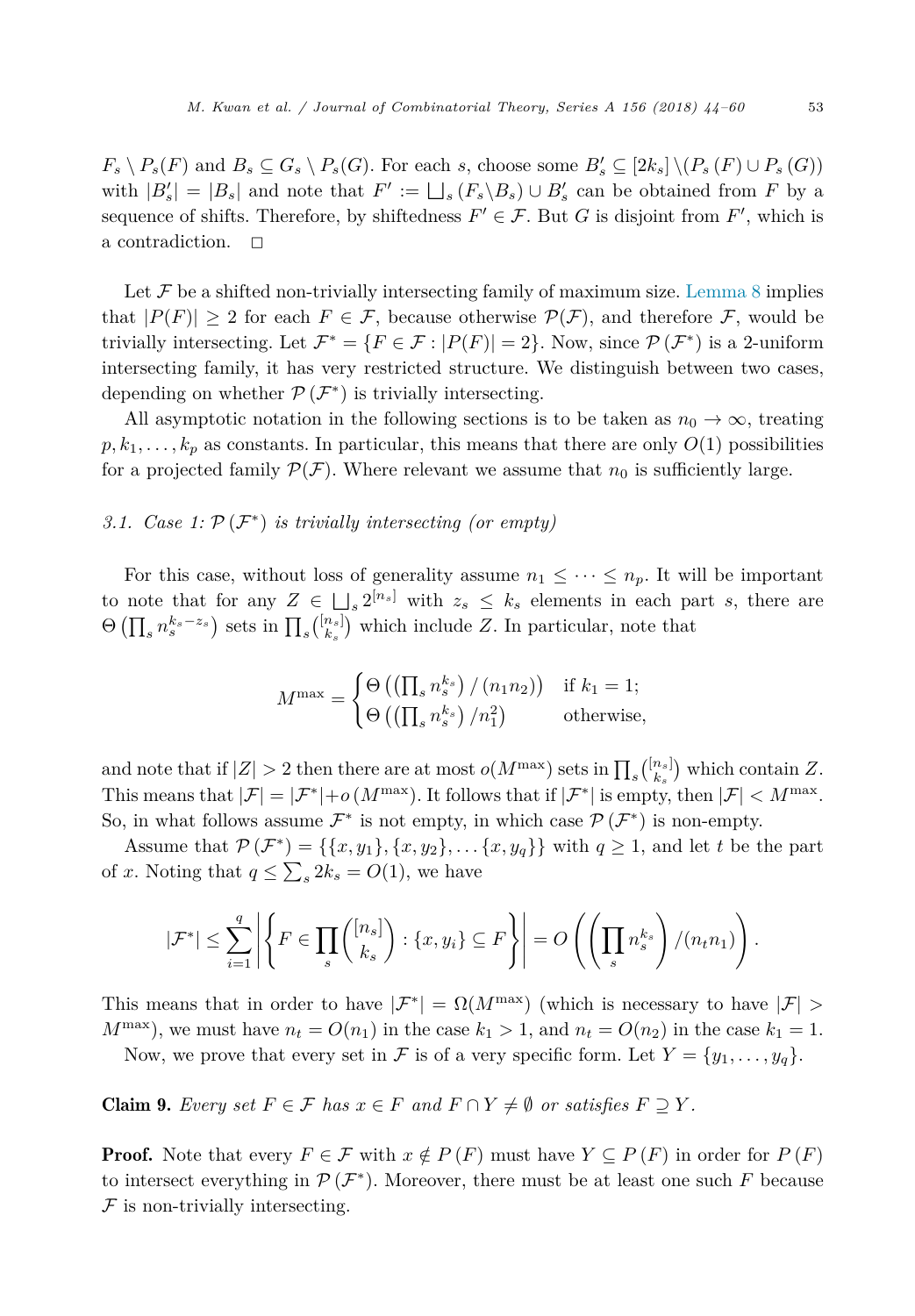We now claim that every  $F \in \mathcal{F}$  intersects *Y*. Let  $\mathcal{F}^Y \subset \mathcal{F}$  be the non-empty subfamily of sets  $F \supset Y$  not containing x, and assume for the purpose of contradiction that there is a set in F which does not intersect Y. This means that  $\mathcal{P}(\mathcal{F}^Y)$  does not contain Y, because  $\mathcal{P}(\mathcal{F})$  is intersecting. Choose  $z \notin Y$  in some set in  $\mathcal{P}(\mathcal{F}^Y)$ , in a part *r* for which  $n_r$  is as small as possible, and set  $Z = Y \cup \{z\}$ . Now consider the family  $\mathcal{F}'$  consisting of all the sets in  $\prod_s {\binom{[n_s]}{k_s}}$  which include Z, in addition to all the sets in  $\prod_s {\binom{[n_s]}{k_s}}$  that contain *x* and intersect *Z*. Note that this family is non-trivially intersecting. We will show that  $|\mathcal{F}'| > |\mathcal{F}|$ , contradicting maximality.

Observe that  $\mathcal{P}(\mathcal{F}')$  includes  $\mathcal{P}(\mathcal{F}^*) = \{\{x, y_1\}, \ldots, \{x, y_q\}\}\)$ , so for each  $F \in \mathcal{F} \setminus \mathcal{F}'$ , the projection  $P(F)$  has size at least 3. Moreover we claim that each such  $P(F)$  contains some  $w \notin Y$  appearing in some set in  $\mathcal{P}(\mathcal{F}^Y)$ . Indeed, this holds if  $F \in \mathcal{F}^Y$  since *Y* is not in  $\mathcal{P}(\mathcal{F}^Y)$ . Otherwise, if  $F \in \mathcal{F} \setminus (\mathcal{F}' \cup \mathcal{F}^Y)$  then  $F \cap Y = \emptyset$  yet  $P(F)$  intersects every set in  $\mathcal{P}(\mathcal{F}^Y)$ . Note that the part of *w* has size at least  $n_r$  by the choice of *z*. Noting that if  $k_1 = 1$  then  $P(F)$  can contain at most one element from part 1, and recalling that there are only  $O(1)$  different possibilities for  $P(F)$  among  $F \in \mathcal{F} \setminus \mathcal{F}'$ , we have

$$
|\mathcal{F} \setminus \mathcal{F}'| = \begin{cases} O\left( \left( \prod_s n_s^{k_s} \right) / \left( n_1^2 n_r \right) \right) & \text{ if } k_1 > 1; \\ O\left( \left( \prod_s n_s^{k_s} \right) / \left( n_1 n_2 n_r \right) \right) & \text{ otherwise.} \end{cases}
$$

Recall that if  $k_1 > 1$  then  $n_t = O(n_1)$ , and if  $k_1 = 1$  then  $n_t = O(n_2)$ . It follows that  $|\mathcal{F} \setminus \mathcal{F}'| = o\left(\left(\prod_s n_s^{k_s}\right) / (n_t n_r)\right)$ . On the other hand,

$$
|\mathcal{F}' \setminus \mathcal{F}| \ge \left| \left\{ F \in \prod_s \binom{[n_s]}{k_s} : P(F) = \{x, z\} \right\} \right| = \Theta \left( \left( \prod_s n_s^{k_s} \right) / (n_t n_r) \right).
$$

So,  $\mathcal F$  was not of maximum size, which is a contradiction.  $\Box$ 

We have proved that every set  $F \in \mathcal{F}$  has  $x \in F$  and  $F \cap Y \neq \emptyset$ , or  $Y \subseteq F$ . Note that we must have  $|Y| \geq 2$  since F is non-trivially intersecting. By maximality, F must actually be the family of all  $F \in \prod_s {[n_s] \choose k_s}$  satisfying  $x \in F$  and  $F \cap Y \neq \emptyset$ , or  $Y \subseteq F$ , since this family is still non-trivially intersecting. If we had  $|Y| = 2$  then we would have  $Y \in \mathcal{P}(\mathcal{F}^*)$ , contradicting the fact that  $\mathcal{P}(\mathcal{F}^*) = \{\{x, y_1\}, \ldots, \{x, y_q\}\}\.$  So,  $|Y| > 2$ .

Note that  $|\mathcal{F}|$  is entirely determined by *t* and each  $|P_s(Y)|$ . Note that if  $k_t = 1$  then  $|P_t(Y)| = 0$ , since  $\{x, y\} \in \mathcal{P}(\mathcal{F}^*)$  for each  $y \in Y$ . Alternatively, if  $k_t > 1$ , then we claim  $|P_t(Y)| = k_t$ . Suppose not, and let  $z \notin Y \cup \{x\}$  be an element of part *t*. Let  $\mathcal{F}'$  be the family of all  $F \in \prod_s {\binom{[n_s]}{k_s}}$  such that  $x \in F$  and  $F \cap (Y \cup \{z\}) \neq \emptyset$ , or  $Y \cup \{z\} \subseteq F$ . We remark that this is a non-trivially intersecting family. Note that, since  $|Y| > 2$ ,

$$
|\mathcal{F} \setminus \mathcal{F}'| \le \left| \left\{ F \in \prod_s {n_s! \choose k_s} : Y \subseteq F \right\} \right| = \left\{ O\left( \left( \prod_s n_s^{k_s} \right) / n_1^3 \right) \quad \text{if } k_1 > 1, \\ O\left( \left( \prod_s n_s^{k_s} \right) / (n_1 n_2^2) \right) \quad \text{if } k_1 = 1.
$$

On the other hand,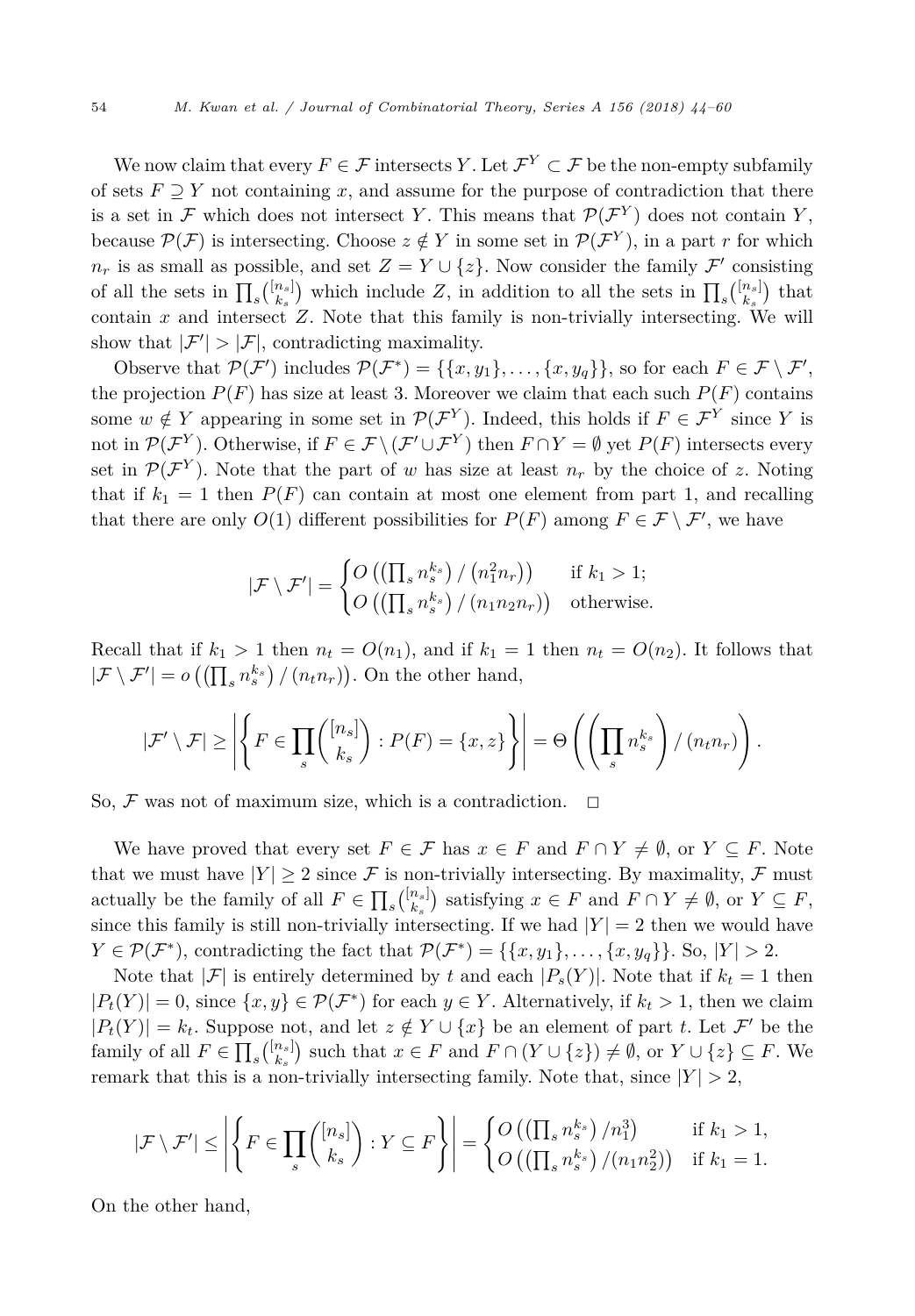*M. Kwan et al. / Journal of Combinatorial Theory, Series A 156 (2018) 44–60* 55

<span id="page-11-0"></span>
$$
|\mathcal{F}'\setminus \mathcal{F}| \ge \left| \left\{ F \in \prod_s \binom{[n_s]}{k_s} : x \in F, \, F \cap (Y \cup \{z\}) = \{z\} \right\} \right| = \Omega \left( \left( \prod_s n_s^{k_s} \right) / n_t^2 \right).
$$

Recalling that  $n_t = O(n_1)$  if  $k_1 > 1$  and  $n_t = O(n_2)$  otherwise, this contradicts the maximality of F. We have proved that  $|P_t(Y)| = k_t$ .

Now, let  $L_t$  be the set of sequences  $\ell \in \prod_{s=1}^p \{0, \ldots, k_s\}$  satisfying the following conditions:

- $\sum_{s} \ell_s \geq 2$ ,
- $\ell_t = 0$  if  $k_t = 1$ ,
- $\ell_t = k_t$  if  $\sum_s \ell_s > 2$  and  $k_t > 1$ .

For each  $\ell \in L_t$ , define

$$
Y_{\ell} = [\ell_1] \sqcup \cdots \sqcup [\ell_{t-1}] \sqcup \{2,\ldots,\ell_t+1\} \sqcup [\ell_{t+1}] \sqcup \cdots \sqcup [\ell_p],
$$

and let  $\mathcal{F}_{t,\ell}$  be the family of all  $F = \bigsqcup_s F_s \in \prod_s \binom{[n_s]}{k_s}$  such that  $1 \in F_t$  and  $F \cap Y_{\ell} \neq \emptyset$ , or  $Y_{\ell} \subseteq F$ . We remark that this family is shifted and non-trivially intersecting. Note that

$$
|\mathcal{F}_{t,\ell}| =: M_{t,\ell} = {n_t - \ell_t - 1 \choose k_t - \ell_t} \prod_{s \neq t} {n_s - \ell_s \choose k_s - \ell_s} + {n_t - 1 \choose k_t - 1} \prod_{s \neq t} {n_s \choose k_s} - {n_t - \ell_t - 1 \choose k_t - 1} \prod_{s \neq t} {n_s - \ell_s \choose k_s}.
$$

The significance of the families  $\mathcal{F}_{t,\ell}$  is that  $|\mathcal{F}| = M_{t,\ell}$  for  $\ell \in L_t$  defined by  $\ell_s = |P_s(Y)|$ .

Observe that for any  $S \subseteq [p] \setminus \{t\}$  as in the statement of [Theorem 1,](#page-3-0) we have  $\mathcal{F}_{t,S}^{\text{HM}} =$  $\mathcal{F}_{t,\ell(S)}$ , where  $\ell(S) \in L_t$  is defined by

$$
\ell_s(S) = \begin{cases} k_s & \text{if } k_t > 1 \text{ and } s = t, \text{ or if } s \in S; \\ 0 & \text{otherwise.} \end{cases}
$$

In the remainder of this section we show that  $M_{t,\ell}$  (as a function of  $\ell \in L_t$ ) is maximized when  $\ell = \ell(S)$  for some  $S \subseteq [p] \setminus \{t\}$ , or when  $\sum_{s} \ell_s = 2$ . For any  $s \in [p] \setminus \{t\}$  and any  $\ell_1, \ldots, \ell_{s-1}, \ell_{s+1}, \ldots, \ell_p$ , let  $\ell(x) = (\ell_1, \ldots, \ell_{s-1}, x, \ell_{s+1}, \ldots, \ell_p)$  and define  $f: x \mapsto$  $M_{t,\boldsymbol{\ell}(x)}$ .

Claim 10. *The function* −*f is unimodal (that is, monotone nondecreasing then monotone nonincreasing).*

**Proof.** Note that  $f(x)$  is of the form  $\alpha {n_s-x \choose a} - \beta {n_s-x \choose b} + c$  for  $a \ge b \ge 1$   $(a=n_s-k_s,$  $b = k_s$ ,  $\alpha, \beta > 0$ , and some  $c \in \mathbb{N}$ . It suffices to prove that for all  $b \ge 1$ ,  $d \ge 0$  and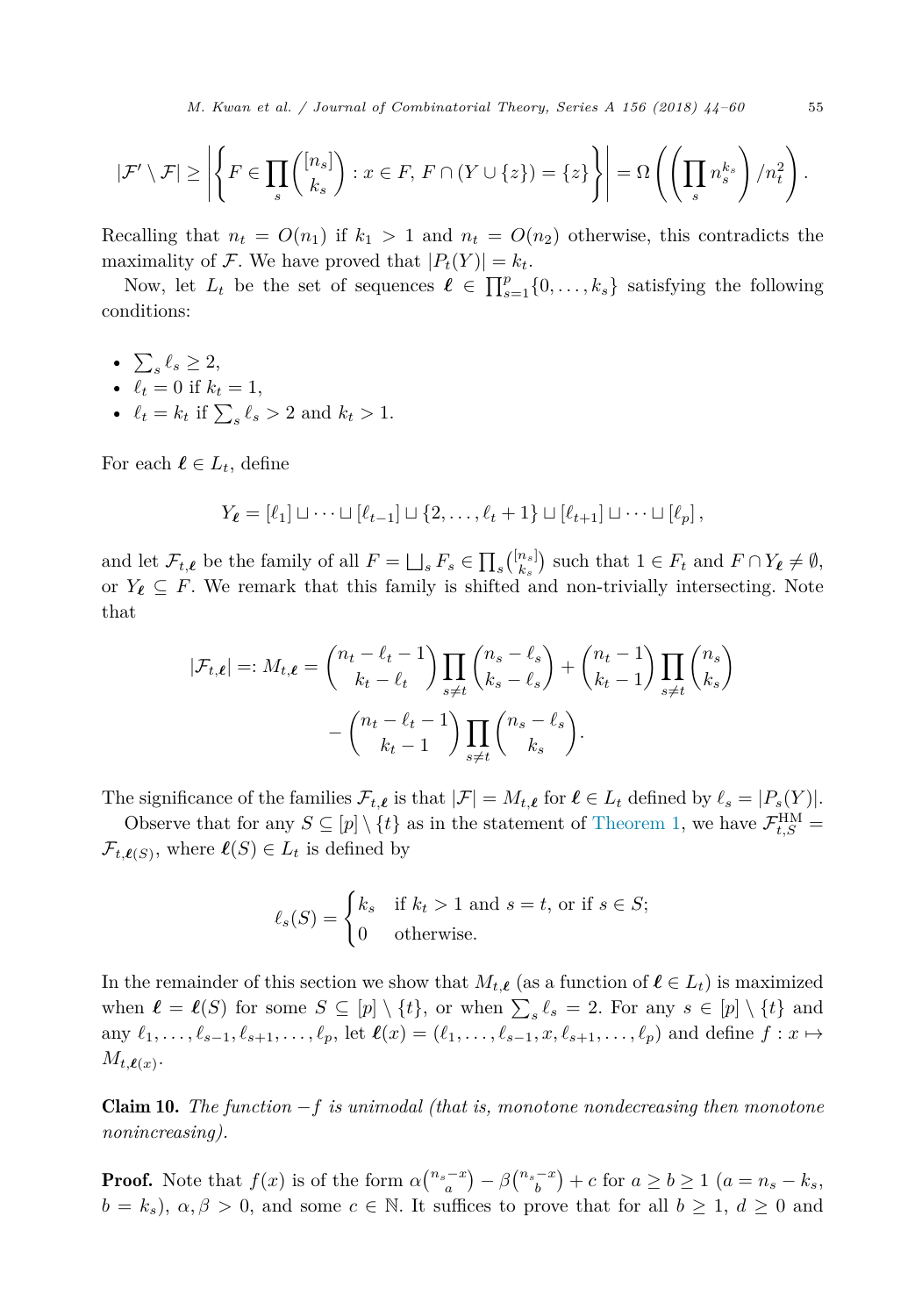<span id="page-12-0"></span> $\gamma > 0$ , the function  $g_{b,d,\gamma}: \mathbb{N} \to \mathbb{R}: y \mapsto {y \choose b} - \gamma {y \choose b+d}$  is unimodal. We can do this by induction on  $b$ , noting that the case  $b = 1$  follows from convexity of the function  $y \mapsto {y \choose d+1}$ . Let  $\Delta$  be the difference operator, meaning that  $\Delta h(y) = h(y+1) - h(y)$ ; we can compute  $\Delta g_{b,d,\gamma}(y) = g_{b-1,d,\gamma}(y)$ . Note that  $g_{b-1,d,\gamma}(0) = 0$  if  $b > 1$ , so if  $g_{b-1,d,\gamma}(y) = g_{b,d,\gamma}(y)$ . is unimodal then it is nonnegative until it reaches its maximum, after which point it is monotone nonincreasing. This means that if  $g_{b-1,d,\gamma}$  ever becomes negative then it will never become positive after that point. That is to say, unimodality of  $g_{b,d,\gamma}$  follows from unimodality of  $g_{b-1,d,\gamma} = \Delta g_{b,d,\gamma}$ .  $\Box$ 

[Claim 10](#page-11-0) implies that  $M_{t,\ell}$  is maximized on the boundary of  $L_t$ , implying that  $\ell_s \in$  $\{0, k_s\}$  for all  $s \neq t$ , or  $\sum_s \ell_s = 2$ . Indeed, otherwise we could increase or decrease some  $\ell_s$  without decreasing the value of  $M_{t,\ell}$ . First consider the case where  $\ell_s \in \{0, k_s\}$ for  $s \neq t$ , and  $\sum_{s} \ell_s > 2$ . Since  $\ell \in L_t$ , we have  $\ell_t = k_t$  if  $k_t > 1$ , and  $\ell_t = 0$ if  $k_t = 1$ . Therefore,  $\ell = \ell(S)$  for *S* being the set of all  $s \neq t$  such that  $\ell_s = k_s$ . This means that  $|\mathcal{F}| \leq M_{t,\ell(S)} = M_{t,S}^{\text{HM}} \leq M^{\text{max}}$ . Next consider the case that  $M_{t,\ell}$  is maximized for some  $\ell = \ell^{\max} \in L_t$  satisfying  $\sum_s \ell_s^{\max} = 2$ . Recall that  $\mathcal{F}_{t,\ell^{\max}}$  is a shifted non-trivially intersecting family of maximum size. Moreover note crucially that in this case  $\mathcal{P}(\mathcal{F}^*_{t,\ell^{\max}})$  is non-trivially intersecting. We will show in the next subsection that this implies  $|\mathcal{F}_{t,\ell^{\max}}| \leq M^{\max}$ .

# *3.2. Case 2:* P (F<sup>∗</sup>) *is non-trivially intersecting*

If  $\mathcal{P}(\mathcal{F}^*)$  is not trivially intersecting, it must consist of three sets of the form  ${x, y}$ ,  ${x, z}$ ,  ${y, z}$ . Therefore, by [Lemma 8,](#page-8-0) every set in F must contain at least two of  $x, y, z$ , and by maximality we can assume  $\mathcal F$  is in fact the family consisting of every possible set in  $\prod_s {\binom{[n_s]}{k_s}}$  with this property. Suppose without loss of generality that *x*, *y*, *z* appear in parts  $1, \ldots, q$  (so  $q \leq 3$ , with  $q = 3$  only when  $x, y, z$  are in different parts). Let  $\mathcal{F}' \subseteq \prod_{s \leq q} {[n_s] \choose k_s}$  be the *q*-part family consisting of all sets containing at least two of  $x, y, z$ , so that

$$
|\mathcal{F}| = |\mathcal{F}'| \prod_{s > q} \binom{n_s}{k_s}.
$$

It suffices to prove that  $|\mathcal{F}'| \leq M^{\max}(n_1, \ldots, n_q, k_1, \ldots, k_q)$ , because

$$
M_{t,S}^{\text{HM}}(n_1,\ldots,n_p,k_1,\ldots,k_p) = M_{t,S}^{\text{HM}}(n_1,\ldots,n_q,k_1,\ldots,k_q) \prod_{s>q} \binom{n_s}{k_s}
$$

for any  $t \in [q]$  and  $S \subseteq [q] \setminus \{t\}$ . In the case where  $q = 1$ , this fact follows immediately from the Hilton–Milner theorem, because  $\mathcal{F}' \subseteq \binom{[n_1]}{k_1}$  is a non-trivially intersecting single-part family and  $M^{\max}(n_1, k_1) = M^{\text{HM}}(n_1, k_1)$  is the Hilton–Milner bound.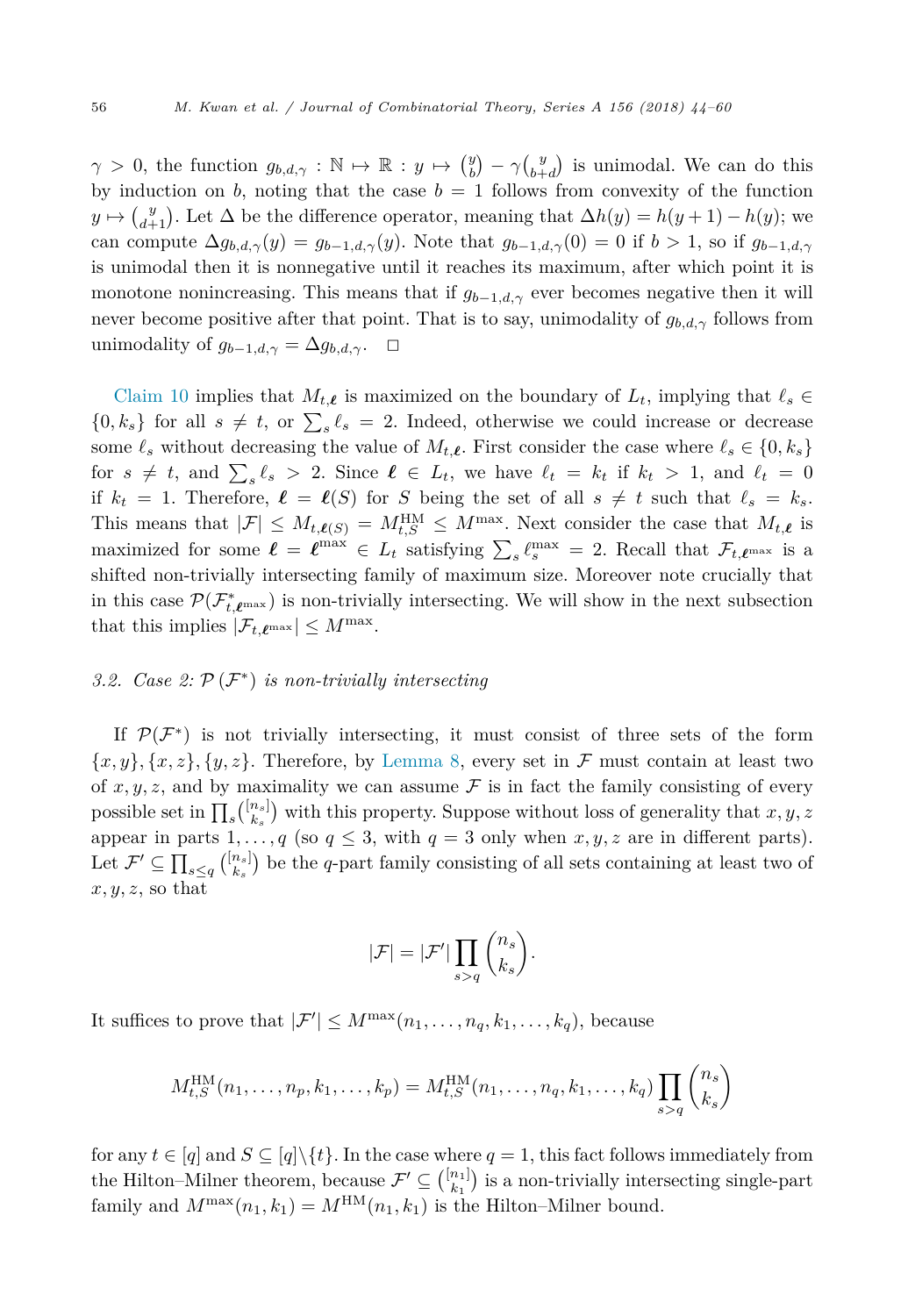The remaining cases  $q = 2$  and  $q = 3$  will require some rather tedious calculations. We write  $f \sim g$  to denote  $f = (1 + o(1))g$  and we write  $f \gtrsim g$  to denote  $f \ge (1 + o(1))g$ . Recall that all asymptotics are taken as  $n_0 \to \infty$ .

First, consider the case where  $q = 2$ . Suppose without loss of generality that  $x, y$  are in part 1 (and so  $k_1 \geq 2$ ) and *z* is in part 2. Then, we compute

$$
|\mathcal{F}'| \sim \frac{n_1^{k_1} n_2^{k_2}}{k_1! k_2!} \left( \frac{k_1(k_1 - 1)}{n_1^2} + \frac{2k_1 k_2}{n_1 n_2} \right),
$$
  

$$
M_{1,\{2\}}^{\text{HM}}(n_1, n_2, k_1, k_2) \sim \frac{n_1^{k_1} n_2^{k_2}}{k_1! k_2!} \left( \frac{k_1^2(k_1 - 1)}{n_1^2} + \frac{k_1 k_2^2}{n_1 n_2} \right),
$$
  

$$
M_{2,\{1\}}^{\text{HM}}(n_1, n_2, k_1, k_2) \sim \begin{cases} \frac{n_1^{k_1} n_2^{k_2}}{k_1! k_2!} \left( \frac{k_2^2(k_2 - 1)}{n_2^2} + \frac{k_1^2 k_2}{n_1 n_2} \right) & \text{if } k_2 > 1, \\ \frac{n_1^{k_1} n_2^{k_2}}{k_1! k_2!} \cdot \frac{k_1^2 k_2}{n_1 n_2} + n_2 & \text{if } k_2 = 1. \end{cases}
$$

Suppose now that  $k_2 > 1$ . If  $n_2$  is much smaller than  $n_1$  (say  $10k_1^{10}k_2^{10}n_2 \leq n_1$ ) then  $k_2^2(k_2 - 1)/n_2^2$  is much larger than  $k_1(k_1 - 1)/n_1^2 + 2k_1k_2/(n_1n_2)$  and therefore  $M_{2,\{1\}}^{\text{HM}} >$  $|\mathcal{F}'|$ . Otherwise,  $n_1 = O(n_2)$ , so  $1/n_1^2 = \Omega(1/(n_1 n_2))$  and recalling that  $k_1, k_2 \ge 2$ , we have

$$
M_{1,\{2\}}^{\text{HM}} \gtrsim \frac{n_1^{k_1} n_2^{k_2}}{k_1! k_2!} \left( \frac{2k_1(k_1 - 1)}{n_1^2} + \frac{2k_1 k_2}{n_1 n_2} \right) = (1 + \Omega(1))|\mathcal{F}'| > |\mathcal{F}'|.
$$

Alternatively, suppose that  $k_2 = 1$ . If  $|\mathcal{F}'| > M_{1,\{2\}}^{\text{HM}}$  then

$$
\frac{k_1(k_1-1)}{n_1^2} + \frac{2k_1}{n_1n_2} \gtrsim \frac{k_1^2(k_1-1)}{n_1^2} + \frac{k_1}{n_1n_2},
$$

implying that  $1/n_2 \gtrsim (k_1 - 1)^2/n_1$ . However, if  $|\mathcal{F}'| > M_{2,\{1\}}^{\text{HM}}$  then

$$
\frac{k_1(k_1-1)}{n_1^2} + \frac{2k_1}{n_1n_2} \gtrsim \frac{k_1^2}{n_1n_2},
$$

implying that  $(k_1 - 1)/n_1 \gtrsim (k_1 - 2)/n_2$ . So,  $(k_1 - 1)/n_1 \gtrsim (k_1 - 2)(k_1 - 1)^2/n_1$ , which is a contradiction unless  $k_1 = 2$ . But in the case  $k_1 = 2$ ,  $k_2 = 1$ , note that the definitions of  $\mathcal{F}'$  and  $\mathcal{F}_{2,\{1\}}^{\text{HM}}$  are the same up to a permutation of the ground set and so  $|\mathcal{F}'| = M_{2,\{1\}}^{\text{HM}}$ .

Next, consider the case where  $q = 3$ . We compute

$$
|\mathcal{F}'| \sim \frac{n_1^{k_1} n_2^{k_2} n_3^{k_3}}{k_1! k_2! k_3!} \left( \frac{k_1 k_2}{n_1 n_2} + \frac{k_1 k_3}{n_1 n_3} + \frac{k_2 k_3}{n_2 n_3} \right),
$$
  

$$
M_{t,[3] \setminus \{t\}}^{\text{HM}}(n_1, n_2, n_3, k_1, k_2, k_3) \gtrsim \frac{n_1^{k_1} n_2^{k_2} n_3^{k_3}}{k_1! k_2! k_3!} \cdot \frac{k_t}{n_t} \sum_{s \neq t} \frac{k_s^2}{n_s}
$$

for  $t \in \{1, 2, 3\}$ . We then consider the weighted average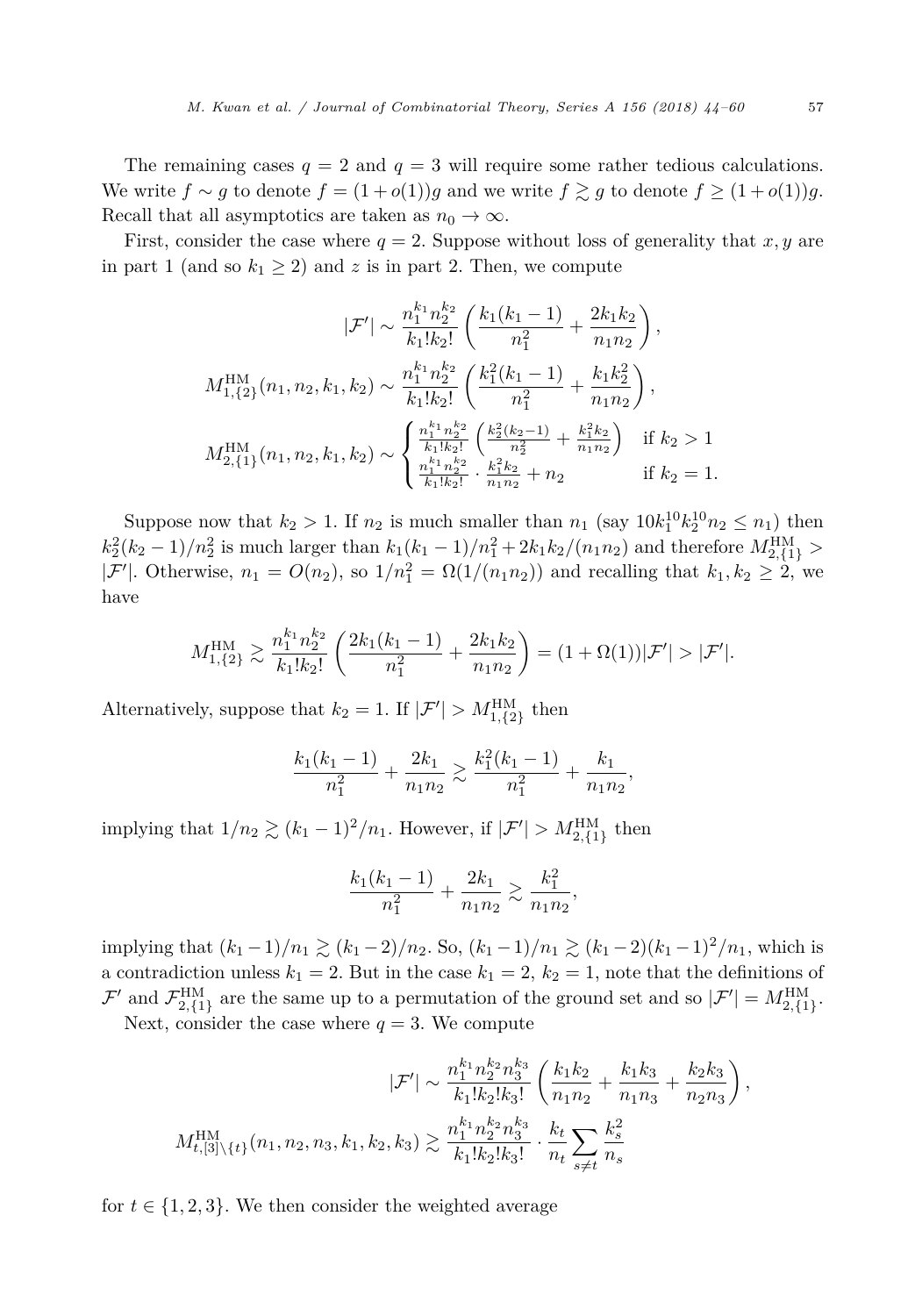$$
M^{\text{avg}} := \sum_{t \in \{1,2,3\}} \frac{\sum_{s \neq t} k_s}{2 \sum_s k_s} M_{t,[3] \setminus \{t\}}^{\text{HM}} \n\geq \frac{n_1^{k_1} n_2^{k_2} n_3^{k_3}}{k_1! k_2! k_3!} \sum_{t \in \{1,2,3\}} \frac{k_t}{n_t} \sum_{s \neq t} \frac{k_s^2}{n_s} \n= \frac{n_1^{k_1} n_2^{k_2} n_3^{k_3}}{k_1! k_2! k_3!} \sum_{t \in \{1,2,3\}} \left( \frac{\sum_{s \neq t} k_s^2 + k_t \sum_{s \neq t} k_s}{2 \sum_s k_s} \prod_{s \neq t} \frac{k_s}{n_s} \right).
$$

(Note that the simplification for the second line is obtained by expanding the outer summation as well as the inner one.) Now, define the function  $f : (\mathbb{Z}^+)^3 \to \mathbb{R}$  by

$$
(k_1, k_2, k_3) \mapsto (k_1^2 + k_2^2 + k_1 k_3 + k_2 k_3) / (2k_1 + 2k_2 + 2k_3).
$$

One can show that  $f(k_1, k_2, k_3) \ge 11/10 = 1 + \Omega(1)$  unless two of  $k_1, k_2, k_3$  are equal to 1. So, if at most one of  $k_1, k_2, k_3$  is equal to 1 then  $M^{\text{avg}} = (1 + \Omega(1))|\mathcal{F}'| > |\mathcal{F}'|$ , implying that at least one of the bounds  $M_{t,[3]\setminus\{t\}}^{\text{HM}}$  is bigger than  $|\mathcal{F}'|$ .

It remains to consider the case where at least two of  $k_1, k_2, k_3$  are equal to 1. Without loss of generality, say  $k_2 = k_3 = 1$ . Then,  $|\mathcal{F}'| > M_{2,\{1,3\}}^{\text{HM}}$  implies  $1/(n_1 n_3) \gtrsim (k_1 - k_1 n_2 n_3)$ 1)/( $n_1 n_2$ ), while  $|\mathcal{F}'| > M_{3,\{1,2\}}^{\text{HM}}$  implies  $1/(n_1 n_2) \gtrsim (k_1 - 1)/(n_1 n_3)$ . These inequalities cannot simultaneously be satisfied unless  $k_1 \leq 2$ . If  $k_1 = k_2 = k_3 = 1$  then note that  $\mathcal{F}'$ and  $\mathcal{F}_{1,\{2,3\}}^{\text{HM}} = \mathcal{F}_{2,\{1,3\}}^{\text{HM}} = \mathcal{F}_{3,\{1,2\}}^{\text{HM}}$  are the same up to a permutation of the ground set, so  $|\mathcal{F}'| = M_{1,\{2,3\}}^{\text{HM}}$ . Finally, if  $k_1 = 2$ ,  $k_2 = k_3 = 1$ , assume without loss of generality that  $n_2 \leq n_3$ . Using the definitions of  $|\mathcal{F}'|$  and  $M_{2,\{1,3\}}^{\text{HM}}$  we can directly compute

$$
M_{2,\{1,3\}}^{\text{HM}} - |\mathcal{F}'| = \left( \binom{n_1}{2} n_3 - \binom{n_1 - 2}{2} (n_3 - 1) + (n_2 - 1) \right)
$$

$$
- \left( (n_1 - 1)(n_3 - 1) + (n_1 - 1)(n_2 - 1) + \binom{n_1}{2} \right)
$$

$$
= (n_3 - n_2)(n_1 - 2) \ge 0.
$$

#### 4. Concluding remarks

In this paper we have investigated a natural multi-part generalization of the Hilton– Milner problem, solving this problem in the case where the parts are large. We found that, surprisingly, the extremal families need not be of "product" type.

There are a few immediate questions that remain open. First is the question of whether the bound in [Theorem 1](#page-3-0) remains valid when we do not make the assumption that the parts are large. As an intermediate problem, one might hope to prove a version of [The](#page-3-0)[orem 1](#page-3-0) where each  $n<sub>s</sub>$  is only assumed to be large relative to its corresponding  $k<sub>s</sub>$ , not necessarily relative to all the *k<sup>s</sup>* at once.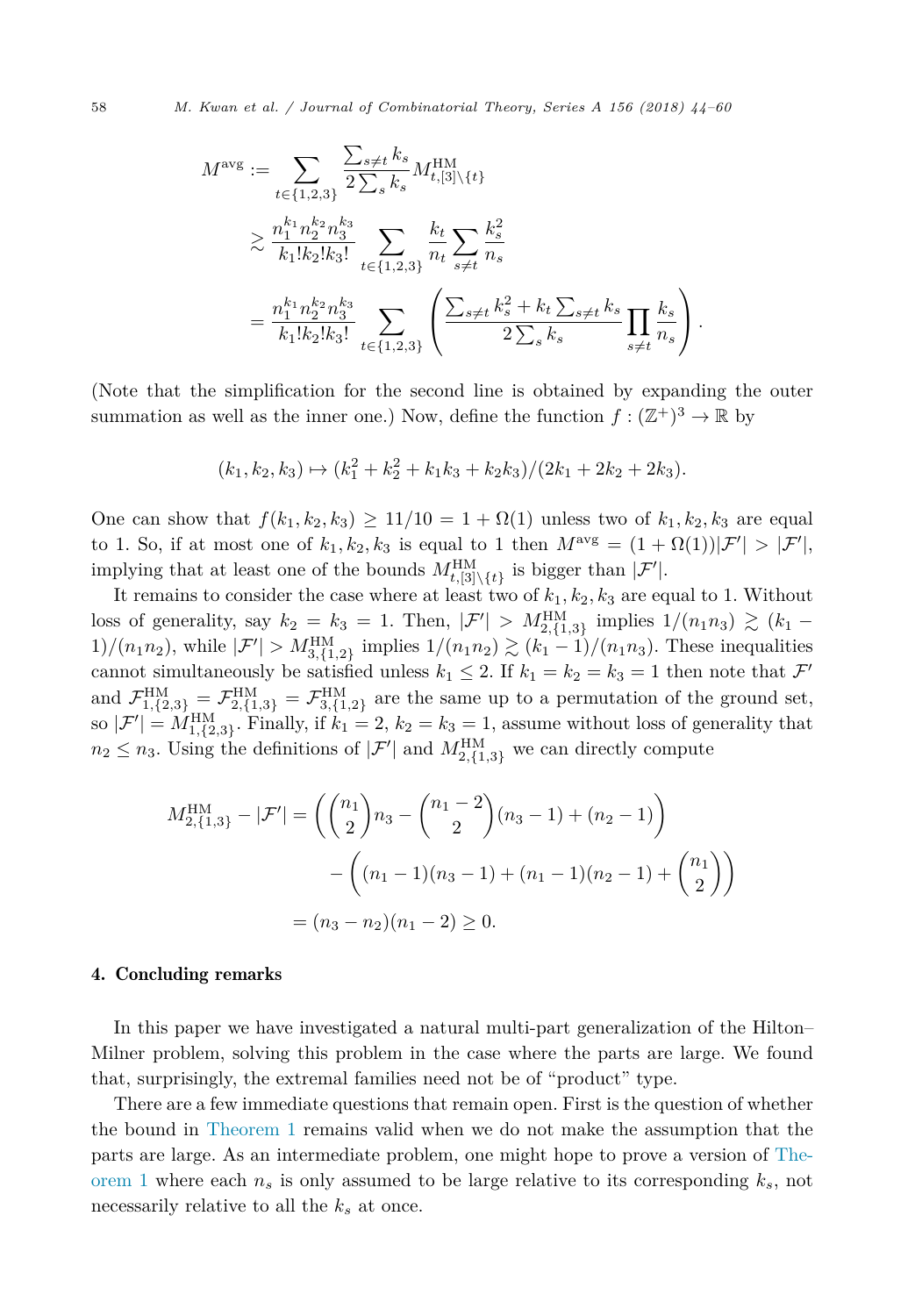<span id="page-15-0"></span>Second, there is the question of characterizing the extremal families. It is certainly not true that the families  $\mathcal{F}_{s,S}^{\text{HM}}$  are the only extremal families up to isomorphism; under certain circumstances families of the type discussed in Subsection [3.2](#page-12-0) may also be of maximum size. We imagine that the proof of [Theorem 1](#page-3-0) can be adapted to characterize the extremal shifted families, when the part sizes are large, but it is less clear how to deal with potential non-shifted extremal families.

Finally, we think that the idea of adapting extremal theorems to a multi-part setting is interesting in general, and several natural problems remain unexplored. For example, we could ask for a multi-part generalization of Ahlswede and Khachatrian's celebrated complete intersection theorem [2]: what is the maximum size of an intersecting family  $\mathcal{F} \subseteq \prod_s {\binom{[n_s]}{k_s}}$  such that every  $F, F' \in \mathcal{F}$  intersect in at least *t* elements? Ahlswede, Aydinian and Khachatrian [1] studied and resolved a slightly different problem where the intersection sizes are restricted "locally" on a per-part basis; this gives rise to extremal families of product type, but we suspect the "global" problem might have a richer solution. We remark that in the setting of [Theorem 2](#page-4-0) where  $n_1, \ldots, n_s = n$  and  $k_1 = \cdots = k_p = 1$ , this problem is equivalent to the question of finding the largest possible set of length-*p* strings over an alphabet of size *n* with Hamming diameter at most  $n - t$ . This problem was solved independently by Ahlswede and Khachatrian [3] and Frankl and Tokushige [\[14\].](#page-16-0)

#### Acknowledgment

We would like to thank Peter Frankl for insightful discussions following an earlier version of this paper. In particular, he suggested that the notion of a *kernel* (originally introduced in [\[10\]](#page-16-0) with the name *base*), could be applied to this problem, playing a similar role to our "projected" families  $\mathcal{P}(\mathcal{F})$  and giving an alternative proof of [Theo](#page-3-0)[rem 1.](#page-3-0) It would be interesting to see whether this alternative approach has advantages over ours, for example for removing or reducing the large-part-sizes constraint and for characterizing the extremal families.

#### References

- [1] R. Ahlswede, H. Aydinian, L.H. [Khachatrian,](http://refhub.elsevier.com/S0097-3165(17)30175-9/bib41414B3938s1) The intersection theorem for direct products, European J. Combin. 19 (6) (1998) [649–661.](http://refhub.elsevier.com/S0097-3165(17)30175-9/bib41414B3938s1)
- [2] R. Ahlswede, L.H. [Khachatrian,](http://refhub.elsevier.com/S0097-3165(17)30175-9/bib414B3937s1) The complete intersection theorem for systems of finite sets, European J. Combin. 18 (2) (1997) [125–136.](http://refhub.elsevier.com/S0097-3165(17)30175-9/bib414B3937s1)
- [3] R. Ahlswede, L.H. [Khachatrian,](http://refhub.elsevier.com/S0097-3165(17)30175-9/bib414B3938s1) The diametric theorem in Hamming spaces optimal anticodes, Adv. in Appl. Math. 20 (1998) [429–449.](http://refhub.elsevier.com/S0097-3165(17)30175-9/bib414B3938s1)
- [4] N. Alon, I. Dinur, E. Friedgut, B. Sudakov, Graph products, Fourier analysis and spectral [techniques,](http://refhub.elsevier.com/S0097-3165(17)30175-9/bib414446533034s1) Geom. Funct. Anal. GAFA 14 (5) (2004) [913–940.](http://refhub.elsevier.com/S0097-3165(17)30175-9/bib414446533034s1)
- [5] N. Alon, G. Katona, A *p*-part Erdős–Ko–Rado theorem, personal communication, 2016.
- [6] P. Borg, A [Hilton–Milner-type](http://refhub.elsevier.com/S0097-3165(17)30175-9/bib426F72313361s1) theorem and an intersection conjecture for signed sets, Discrete Math. 313 (2013) [1805–1815.](http://refhub.elsevier.com/S0097-3165(17)30175-9/bib426F72313361s1)
- [7] P. Borg, Non-trivial intersecting uniform [sub-families](http://refhub.elsevier.com/S0097-3165(17)30175-9/bib426F72313362s1) of hereditary families, Discrete Math. 313 (2013) [1754–1761.](http://refhub.elsevier.com/S0097-3165(17)30175-9/bib426F72313362s1)